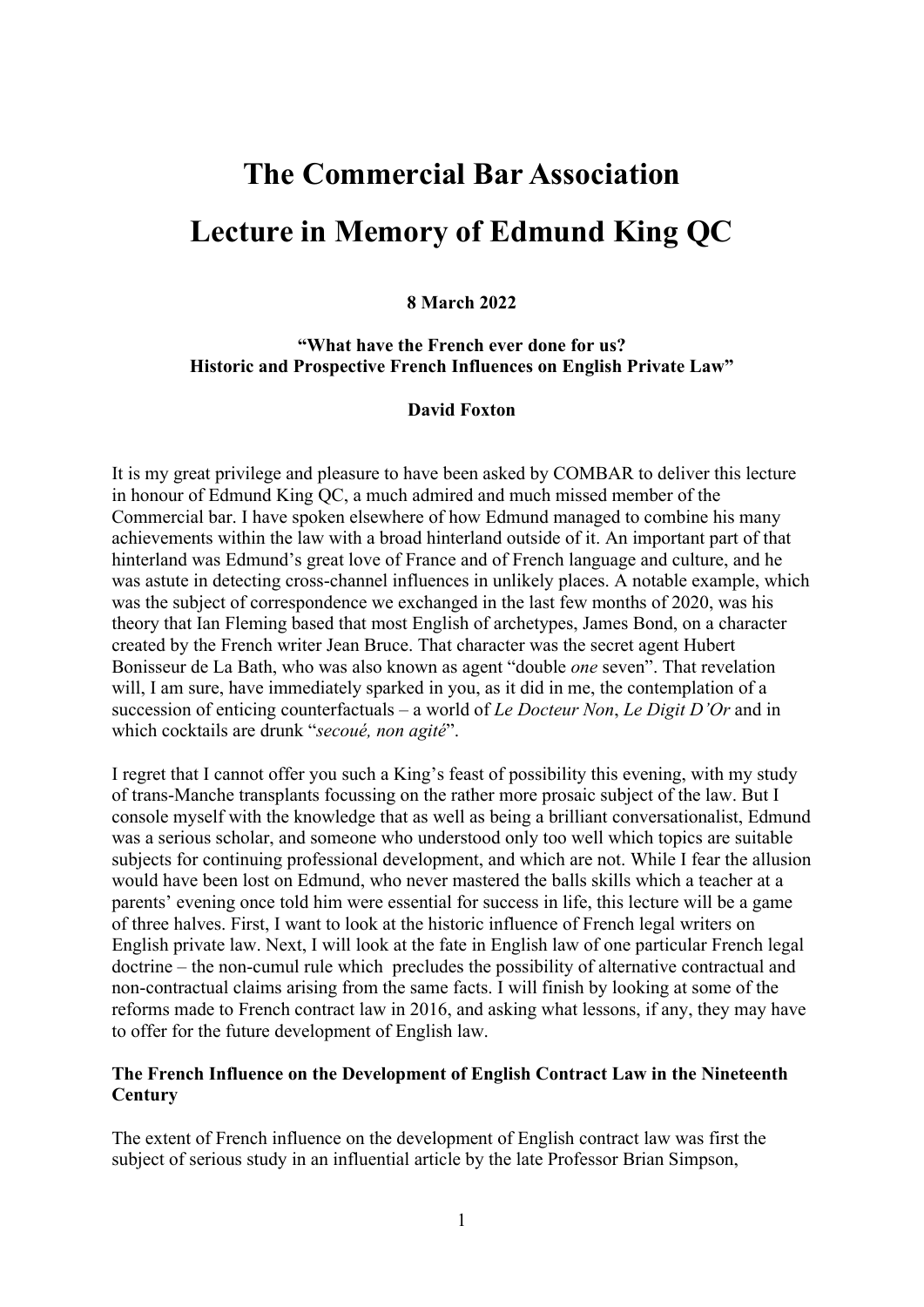published in the Law Quarterly Review in [1](#page-1-0)975.<sup>1</sup> The particular focus of Professor Simpson's study was Robert Pothier. One French commentator described Pothier as "'not a very original writer'" whose "main strength and the primary reason for his posthumous distinction is his ability to compile and synthesise the ideas of his predecessors (both French and foreign) with remarkable clarity and concision".<sup>[2](#page-1-1)</sup> If so, Pothier might be thought to personify the trait to which all puisne judges should aspire: the ability to organise without succumbing to the temptation to originate, and to do so briefly.

Professor Simpson traced the Pothier's influence<sup>[3](#page-1-2)</sup> on a number of areas of English contract law, of which I will briefly highlight four.

The first was his focus on contract as essentially a bilateral phenomenon, the product of the coincidence of offer and acceptance, in contrast to the previous unilateral enquiry favoured by English law of asking whether a promise was enforceable because consideration has been given for it. Simpson suggests that the decision in *Adams v Lindsell*, [4](#page-1-3) still a mainstay of the first week of most contract courses, adopted, without acknowledgement, the analysis set out in Pothier's *Treatise on the Contract of Sale*<sup>[5](#page-1-4)</sup> that a posted offer manifests an intention to contract which continues until the letter reaches the addressee, an analysis which was soon picked up in the second edition of Joseph Chitty's contracts treatise in 1834.<sup>[6](#page-1-5)</sup>

The second example is a rather less happy one. It is the law of mistake which emerged as a separate doctrine in English contract law in the nineteenth century through decisions such as *Cundy v Lindsay*,<sup>[7](#page-1-6)</sup> and, in particular, the fraught issue of a mistake concerning the identity of the contractual counterparty.[8](#page-1-7) In the nineteenth century, the English courts were searching for a coherent theory with which to determine the significance of so-called identity mistakes in contract. As they had done on other occasions when in need of a conceptual corset to shape the fast-expanding body of English case law, they turned to French law, and in particular to Pothier. His influence can be found across all elements of the law relating to the effect of mistake in contracting,<sup>[9](#page-1-8)</sup> but his influence is particularly noticeable when it comes to identity

<span id="page-1-0"></span><sup>1</sup> A.W.B. Simpson, "Innovation in Nineteenth Century Contract Law" (1975) LQR 247. The article was based on a lecture Professor Simpson had given in Lincoln's Inn Old Hall.

<span id="page-1-1"></span><sup>2</sup> J-L Thireau quoted by Ciara Kennefick, "Violence in the Reformed Napoleonic Code: the Surprising Survival of Third Parties" in John Cartwright and Simon Whittaker (eds) *The Code Napoleon Rewritten; French Contract Law After the 2016 Reforms"* (London, Bloomsbury, 2017) (*"The Code Napoleon Rewritten"*) 109, 118.

<span id="page-1-2"></span><sup>3</sup> In particular *Traité des Obligations* (Paris, Debure, 1761) published as *A Treaty on the Law of Obligations* in a translation by William David Evans (London, J Butterworth & Co,1806); *Traité des Contrats de Louage Maritime* (Paris, Debure, 1775) published as *A Treatise on Maritime Contracts of Letting to Hire* in a translation by C Cushing (Boston, Cummings and Hilliard, 1821) and *Traité Du Contrat de Vente* (Paris, Debure, 1772) published as *A Treatise on the Contract of Sale* in a translation by L S Cushing (Boston, CC Little and J Brown,

<sup>1839). 4</sup> (1818) 1 B & Al 681; 106 ER 250.

<span id="page-1-4"></span><span id="page-1-3"></span><sup>5</sup> *Du Contrat de Vente* (1762) Pt 1, s II, art III.

<span id="page-1-5"></span><sup>6</sup> Joseph Chitty and Harold Potter, *A Practical Treatise on the Law of Contracts Not Under Seal – and Upon the Usual Defences to Actions Thereon* 2nd (London, Sweet & Maxwell, 1838), 12. See also Mackenzie Chalmers' preface to the first edition of *Chalmers' Sale of Goods* (London, Butterworth & Co, 1893), which refers to Pothier's work on sale as "probably the best-reasoned treatise on the law of sale that has seen the light of day".  $7(1878)$  3 App Cas 459.

<span id="page-1-7"></span><span id="page-1-6"></span><sup>8</sup> See chapter 14 of John Cartwright, *Misrepresentation, Mistake and Non-Disclosure* 5th (London, Sweet & Maxwell, 2019) for an in-depth study of this topic generally, and of Pothier's influence on the law relating to identity mistakes.

<span id="page-1-8"></span><sup>9</sup> See C MacMillan, *Mistakes in Contract Law* (Oxford, Hart Publishing, 2010) chapter 5.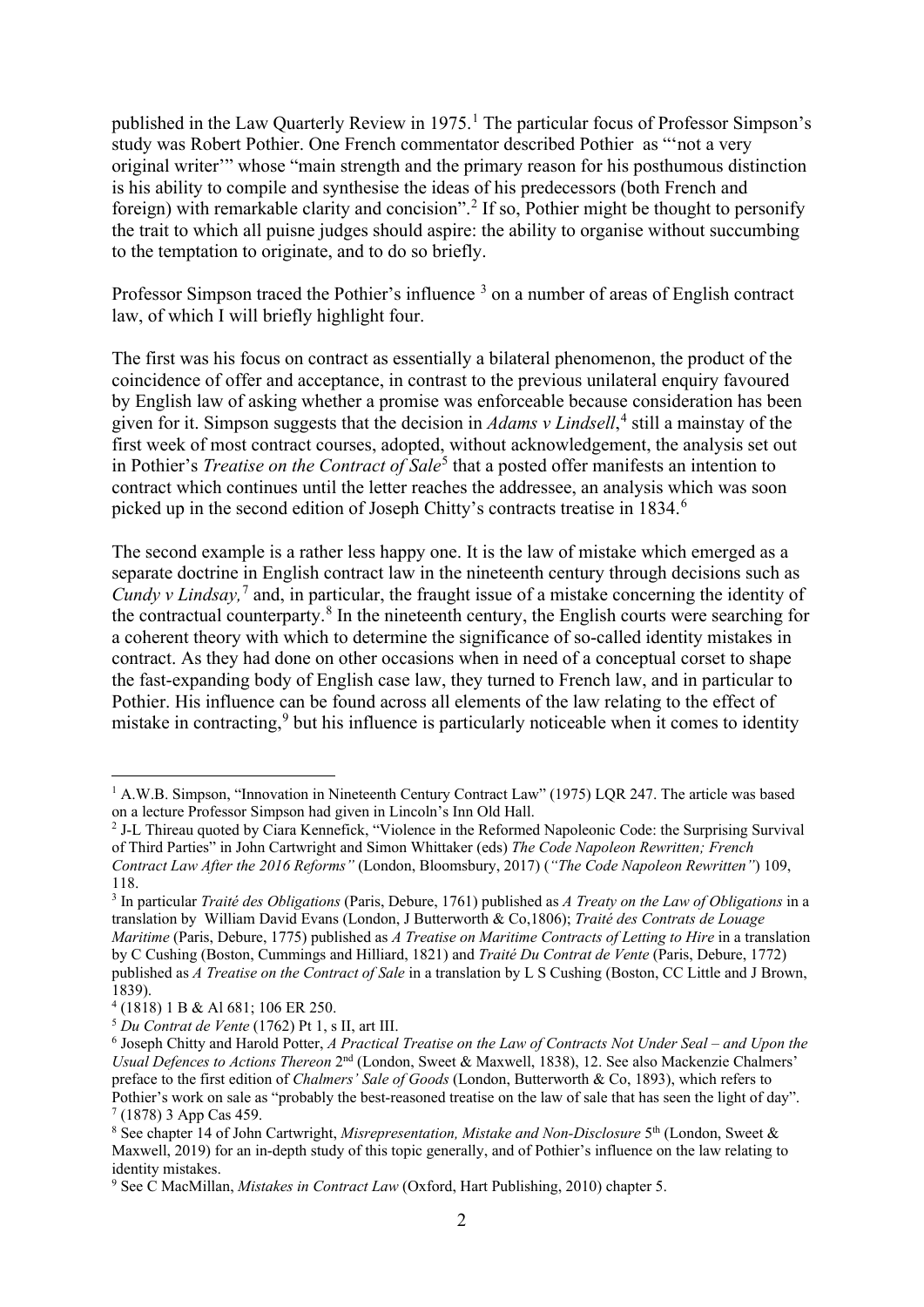mistakes. Sir Edward Fry, in *Smith v Wheatcroft*, [10](#page-2-0) set out what appears to have been his own translation of a passage from Pothier's *Traité des Obligations* addressing identity mistakes,<sup>[11](#page-2-1)</sup> albeit that translation included an ellipsis part way through.<sup>[12](#page-2-2)</sup> The passage as quoted in Sir Edward Fry's judgment appeared to offer a very broad test as to the circumstances in which an identity mistake would preclude a contract – when the mistaken person would not have been "*equally* willing to make the contract with *any person whatever* as with him with whom [he] thought he was contracting". Sir Edward Fry's rendition was repeatedly quoted in subsequent cases, sometimes with an attribution to Pothier and sometimes without. Critics of the doctrine of identity mistake which English law came to develop in reliance on these statements tended to blame Pothier for its parlous state.<sup>[13](#page-2-3)</sup> That criticism was justified in part, but Sir Edward Fry's ellipsis had made Pothier's statement support a rather broader doctrine of identity mistake than was in fact the case, by excluding a section which made it clear that the mistake had to be as to the *actual* person with whom the party intended to contract rather than some attribute of that person. The bell was finally to toll for Pothier's influence on this aspect of English law in *Shogun Finance Ltd v Hudson*. [14](#page-2-4)

Pothier's influence on the nascent doctrine of frustration, as it emerged in *Taylor v Caldwell*, *[15](#page-2-5)* has proved rather more durable. In grappling with the consequences for the contract for the hire of the Surrey Gardens and Musical Hall of the accidental destruction of that building by fire, Sir Colin Blackburn noted that "the general subject is treated of by Pothier … in his *Traité des Obligations*."[16](#page-2-6) That great judge observed that:

"Although the Civil law is not of itself authority in an English Court, it affords great assistance in investigating the principles on which the law is grounded. And it seems to us that the common law authorities establish that in such a contract the same condition of the continued existence of the thing is implied by English law."

Later his judgment, Sir Colin referred to what he described as Pothier's "celebrated *Traité du Contrat de Vente* ",<sup>17</sup> and his own (Pothier-influenced) *On the Contract of Sale*,<sup>[18](#page-2-8)</sup> in support of the view that the principles governing the effect of the destruction of the subject of a contract of sale *de certo corpore* were merely an example of the more general rule which applied whenever contracts were entered into on the assumption that a particular thing or state of affairs would continue to exist.

The final example is the doctrine of remoteness as formulated in *Hadley v Baxendale*,<sup>[19](#page-2-9)</sup> and in particular, the distinction between the first and second rules, which reflected the twinpronged approach adopted in Articles 1150 and 1151 of the French Civil Code. Those

<span id="page-2-0"></span><sup>10</sup> (1878) 9 Ch D 223, 230.

<span id="page-2-1"></span> $11$  (n 3), Art. 19.

<span id="page-2-2"></span><sup>&</sup>lt;sup>12</sup> JC Smith and JAC Thomas, "Pothier and the Three Dots" (1957) 20 LQR 38, 38-39.

<span id="page-2-3"></span><sup>&</sup>lt;sup>13</sup> See AL Goodhart, "Mistake as to Identity in Contract" (1941) 57 LQR 228, 244 ("it is certainly time that Pothier's statement be firmly and finally buried"); Lord Denning in *Lewis v Averay* [1972] 1 QB 198, 206 ("Pothier's statement has given rise to such refinements that it is time it was dead and buried together"); Denning LJ in *Solle v Butcher* [1950] 2 KB 671, 692 (("the doctrine of French law enunciated by Pothier is not part of English law") and Pearce LJ in *Ingram v Little* [1961] 1 QB 31, 55.

<span id="page-2-5"></span>

<span id="page-2-4"></span><sup>&</sup>lt;sup>14</sup> [2003] UKHL 62, [2004] 1 AC 919, see eg Lord Millett, [61].<br><sup>15</sup> (1863) 3 B&S 826; 122 ER 309.<br><sup>16</sup> Ibid, 834-35, 313, referring to Part 3, Chapter 6, Article 3, § 668.

<span id="page-2-8"></span><span id="page-2-7"></span><span id="page-2-6"></span><sup>&</sup>lt;sup>17</sup> Ibid, 837, 314 referring to Part. 4, § 307, &c.; and Part 2, Chapter 1, Section 1, Article. 4, § 1.<br><sup>18</sup> Sir Colin Blackburn, *A Treatise on the Effect of the Contract of Sale on the Legal Rights of Property and Possession in Goods, Wares and Merchandize* (London, W. Benning & Co, 1845), 173.

<span id="page-2-9"></span><sup>19</sup> (1854) 9 Ex 341; 156 ER 145.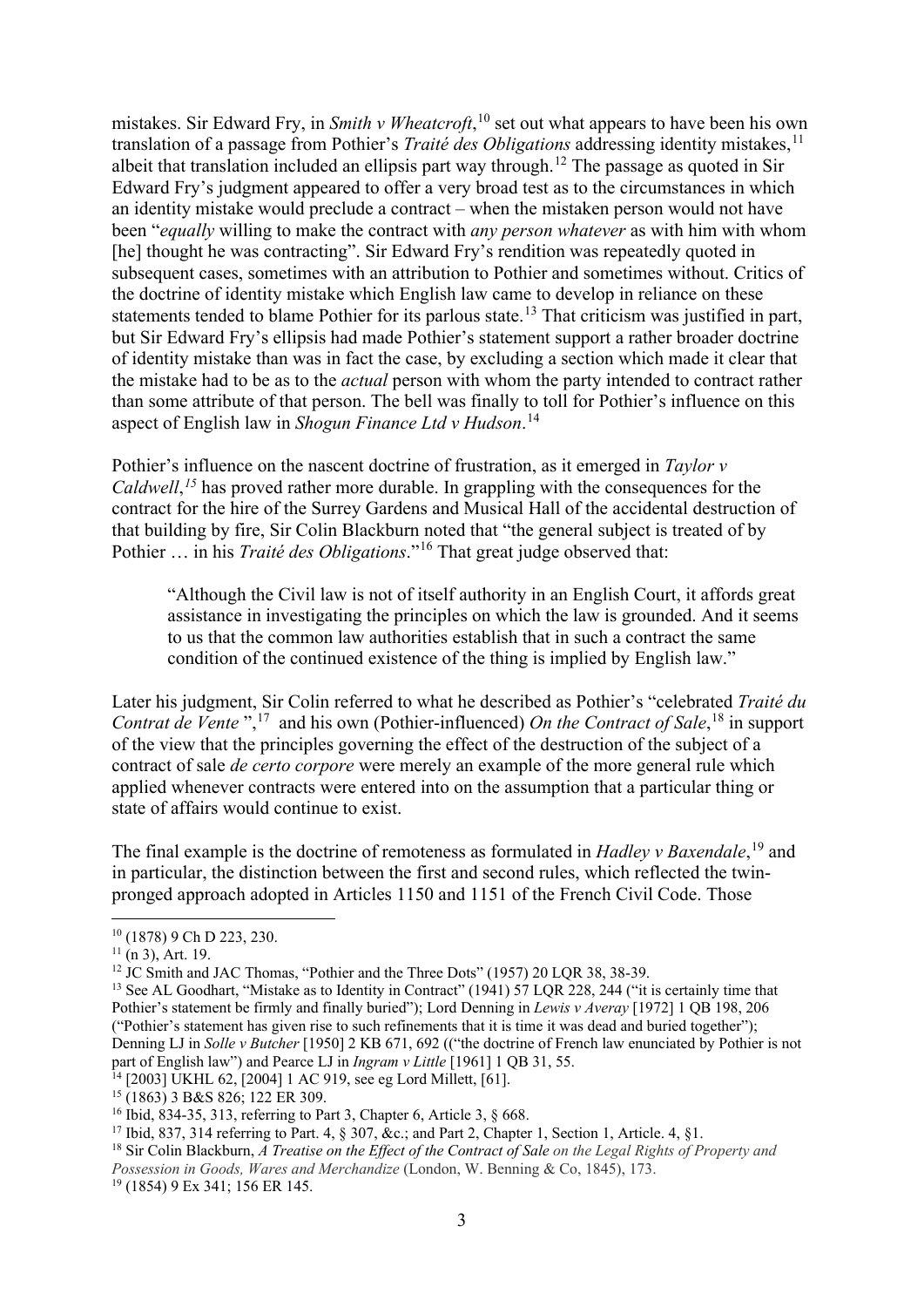provisions did not reach English law directly from France, but travelled by a roundabout route. They were filtered through the American text *Sedgwick on the Measure of Damages*[20](#page-3-0) which had in turn drawn on Pothier's *Treatise on Obligations[21](#page-3-1)* and his *Treatise on the Contract of Sale.*[22](#page-3-2)

Pothier's influence is seen not only in these general doctrines of English contract law, but also in the rules of commercial law applicable in more specific circumstances. For example, he had a significant influence on the law relating to bills of exchange. In 1822, Mr Justice Best in *Cox v Troy*<sup>[23](#page-3-3)</sup> adopted Pothier's treatment of the effect of an obliterated signature on a bill of exchange, describing Pothier's opinion as an authority "as high as can be, next to a decision of a Court of Justice in this country", and observing that "we cannot have a better guide than Pothier on the subject". Pothier's influence also left its mark on the rules of English law relating to the customer's duty when drawing a cheque to take reasonable care to protect the bank against fraud;<sup>24</sup> the obligations of a bailee for reward;<sup>25</sup> and a master's obligation to take reasonable care to preserve cargo.<sup>[26](#page-3-6)</sup>

While Pothier was the French jurist who enjoyed the greatest influence on English law, he did not stand alone. Professor Ciara Kennefick has pointed to a number of other French treatises which were frequently cited by counsel and judges in English decisions in the nineteenth century.[27](#page-3-7) In *Appleby v Myers*, [28](#page-3-8) Mr Holl for the plaintiff cited from the works of Duranton, Troplong, Pothier and Domat, as well as Article 1135 of the French Civil Code and a decision of the Cour de Cassation reported in Dalloz's *Jurisprudence Générale*. Hannen for the defendant, in reply, complained that "the opinions of foreign jurists, however valuable to aid in the elucidation of a doubtful principle, cannot affect the decision here". Holl must have been disappointed to find Hannen's "Buy British" submission resonating with Sir Colin Blackburn, perhaps the most francophile of nineteenth-century judges. Rejecting the plaintiff's argument, Sir Colin stated:[29](#page-3-9)

"In the argument, much reference was made to the Civil law. The opinions of the great lawyers collected in the Digest afford us very great assistance in tracing out any question of doubtful principle; but they do not bind us: and we think that, on the

<span id="page-3-0"></span><sup>&</sup>lt;sup>20</sup> Theodore Sedgwick, *A Treatise on the Measure of Damages* 2<sup>nd</sup> (New York, Baker, Voorhis & Co, 1852), 64-67.

<span id="page-3-1"></span><sup>21</sup> *A Treatise on the Law of Obligations of Contracts* (London, J Butterworth & Co,1806) Part 1, Chapter 2 Article III.

<span id="page-3-2"></span><sup>&</sup>lt;sup>22</sup> *A Treatise on the Contract of Sale* (Boston, CC Little and J Brown,1839) Part II, Chapter 1, Article V.

<span id="page-3-3"></span><sup>23</sup> *Cox v Troy* (1822) 5 B & Ald 474, 480-81, 106 ER 1264, 1266.

<span id="page-3-4"></span><sup>24</sup> Best CJ in *Young v Grote* (1827) 4 Bing 253, 258; 130 ER 764, 766 citing Pothier's *Traité du Contrat de Change, de la Négociation Qui Se Fait par La Lettre de Change et Autres Billets de Commerce* (Paris, Debure, 1809), 61 discussed in *Schofield v The Earl of Londesborough* [1896] AC 514 and subsequently approved in *London Joint Stock Bank Limited v Macmillan* [1918] AC 777, 792-793*.*

<span id="page-3-5"></span><sup>25</sup> *Searle v Laverick* (1873-74) LR 9 QB 122, 128, Sir Colin Blackburn citing Pothier's *Du Contrat de Louage*, (Paris, Debure,1821) Part 2, Chapter 1, §118-120, and describing him as "that very learned author".

<span id="page-3-6"></span><sup>26</sup> *Notara v Henderson* (1871-72) LR 7 QB 225, 233 citing three of Pothier's works: *Des Obligations* (n 3), Article 142; *Du Contrat du Nantissement* (Paris, Debure 1767) (Pledge) Articles 29 and following, and

<span id="page-3-7"></span>*Supplement Au Traité du Contrat du Louage: De Louages Maritimes* (Paris, Debure, 1775), Article 31. <sup>27</sup> Professor Ciara Kennefick, "Looking Afresh at the French Roots of Continuous Easements in English Law" in W Eves, J Hudson, I Ivarsen, & S White (Eds), *Common Law, Civil Law, and Colonial Law: Essays in Comparative Legal History from the Twelfth to the Twentieth Centuries* (Cambridge: Cambridge University Press, 2021), 183-205. I would like to thank Professor Kennefick for her assistance in researching this section of the paper.

<span id="page-3-8"></span> $28$  (1867) LR 2 CP 651, 653-658.

<span id="page-3-9"></span> $29$  Ibid, 660.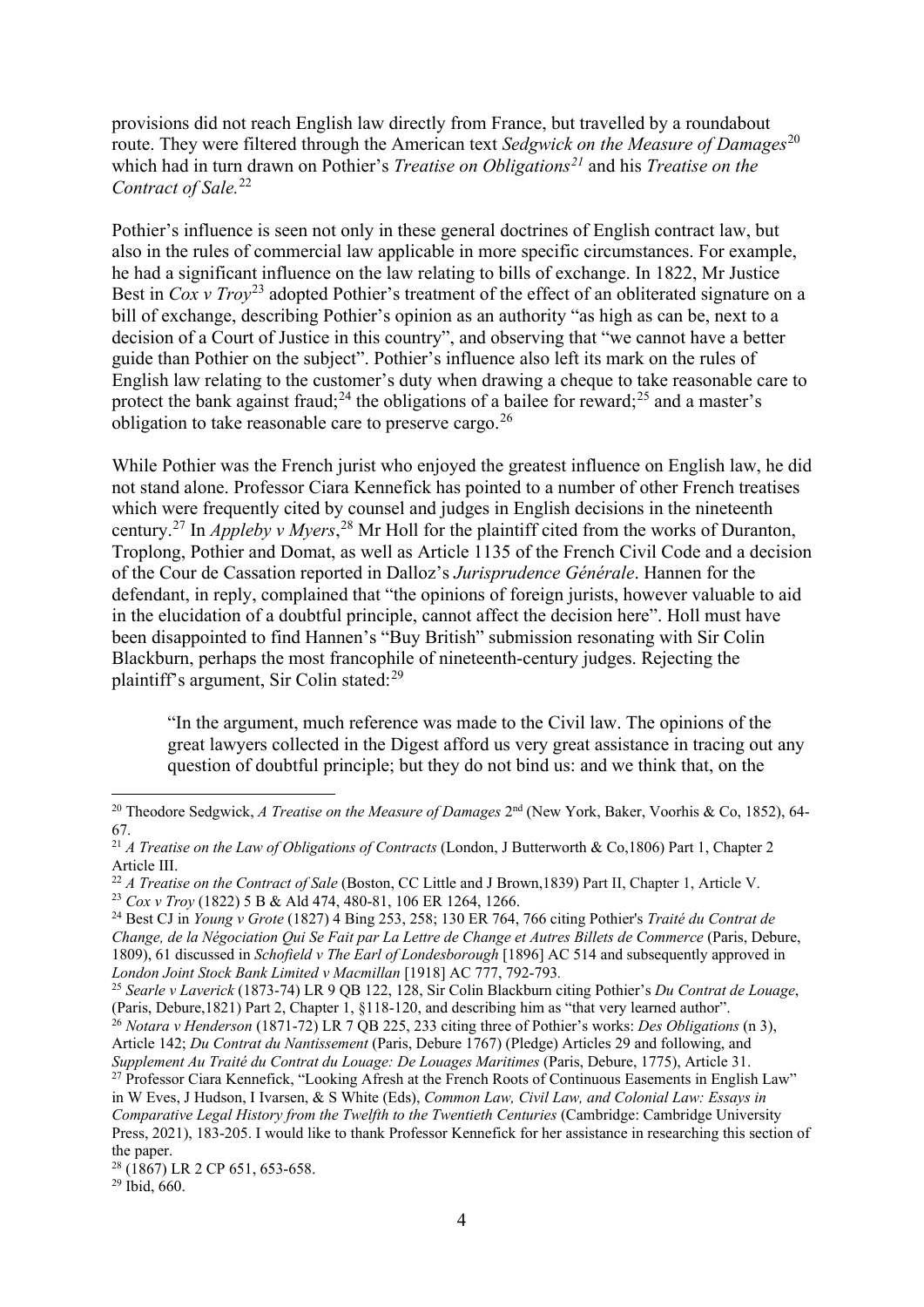principles of English law … the plaintiffs, having contracted to do an entire work for a specific sum, can recover nothing unless the work be done, or it can be shewn that it was the defendant's fault that the work was incomplete, or that there is something to justify the conclusion that the parties have entered into a fresh contract."

In *The Teutonia*, [30](#page-4-0) debating the effect of the outbreak of war on a charterparty, Sir Robert Phillimore cited Article XV of the French *Ordonnance de la Marine* and textbooks written by René-Josué Valin,<sup>[31](#page-4-1)</sup> Balthazard-Marie Emérigon<sup>[32](#page-4-2)</sup> and Pierre-Sébastian Boulay-Paty.<sup>[33](#page-4-3)</sup>

Before concluding this part of the lecture, I want to look rather more closely at two other French treatise writers who were particularly influential in the development of English commercial law, but who have rather languished in Pothier's shadow. The first, Balthazard-Marie Emérigon, [34](#page-4-4) was the author of *Traité des Assurance et des Contrats à la Grosse*, [35](#page-4-5) a seminal treatise on insurance law published in 1783, the year before Emérigon's death. In that brief intervening period, an article in the *Journal de Provence* later recalled, Emérigon would respond to any letters written to him raising questions about insurance law by simply referring his correspondent to the relevant passage in his book. Among many notable observations in his work is one contrasting the insurer's pleasure in receiving premium with his pain experienced in paying claims, which Emérigon likened to the contrast between the pleasure of conception and the pain of childbirth. Emérigon's book, which in modern parlance was a practitioner text, was first translated into English in London in  $1850$ ,  $36$  but it had become hugely influential long before that. It is possible to find some 120 references to Emérigon's *Traité* in English or Privy Council decisions, the greater part in the period after Meredith's English translation became available, but over 40 at a time when the text was only available in French. They include such significant cases of English insurance law as *Trinder Anderson & Co v Thames and Mersey Marine Insurance*[37](#page-4-7) and *Spence v Union Marine Insurance Co Ltd*. [38](#page-4-8) Sir Colin Blackburn was among those to praise "Emérigon's high character for learning and research."[39](#page-4-9)

The other French jurist who enjoyed frequent citation in English commercial cases was Jean-Marie Pardessus. His father had been a pupil of Pothier's, and Pardessus was appointed to the chair in commercial law at the University of Paris on its formation in 1810, later losing it as

<span id="page-4-5"></span>

<span id="page-4-1"></span><span id="page-4-0"></span><sup>&</sup>lt;sup>30</sup> (1869) LR 3 A & E 394.<br><sup>31</sup> R. J Valin, *Nouveau Commentaire sur l'Ordonnance de la Marine du Mois d'Aout 1681* 2 v. (La Rochelle, J<br>Legier, 1760).

<span id="page-4-2"></span><sup>&</sup>lt;sup>32</sup> *Traité des Assurances et des Contrats à la Grosse d'Emérigon* (Paris, Henri Bossange, 1827) edited by P S Boulay-Paty, v. i. cap. xii., sec. xxxi.

<span id="page-4-3"></span><sup>33</sup> *Cours de droit Commercial Maritime* (Paris, Videcoq, 1834) tit viii; s 10, v 2, 424.

<span id="page-4-4"></span><sup>34</sup> See Alfred Jauffret, "Un Comparatiste Au XVIIe Siècle: Balthazard-Marie Emérigon", Revue Internationale de droit comparé, Vol 24(2) (1972) 265-277 for more information about Emérigon, one of 13 children. All six of his sons became lawyers who enjoyed distinguished careers, and the potential of his daughters, had they been born in more auspicious times, can only be wondered at. See also Charles E Shields III, "Chancellor Kent's Abridgment of Emérigon's Maritime Insurance" (2004) 108 Dick L Rev 1123. 35 2 vs, published by Jean Mossy in Marseilles in 1783.

<span id="page-4-6"></span><sup>36</sup> Samuel Meredith, *A Treatise on Insurances by Balthazard Marie Emérigon translated from the French*  (London, Butterworths, 1850). A translation by John E Hall of that part of Emérigon's work concerning respondentia and bottomry as *An Essay on Maritime Loans* was published by Farrand and Nicholas in Philadelphia in 1811. Hall had apparently produced a translation of the full *Treatise* which never made it to publication: see Shields, (n 34), 1138.

<span id="page-4-7"></span> $\frac{37}{37}$  [1898] 2 QB 114.<br> $\frac{38}{36}$  (1867-68) LR 3 CP 427

<span id="page-4-9"></span><span id="page-4-8"></span><sup>&</sup>lt;sup>39</sup> Potter v Rankin (1873) LR 6 HL 83, 125.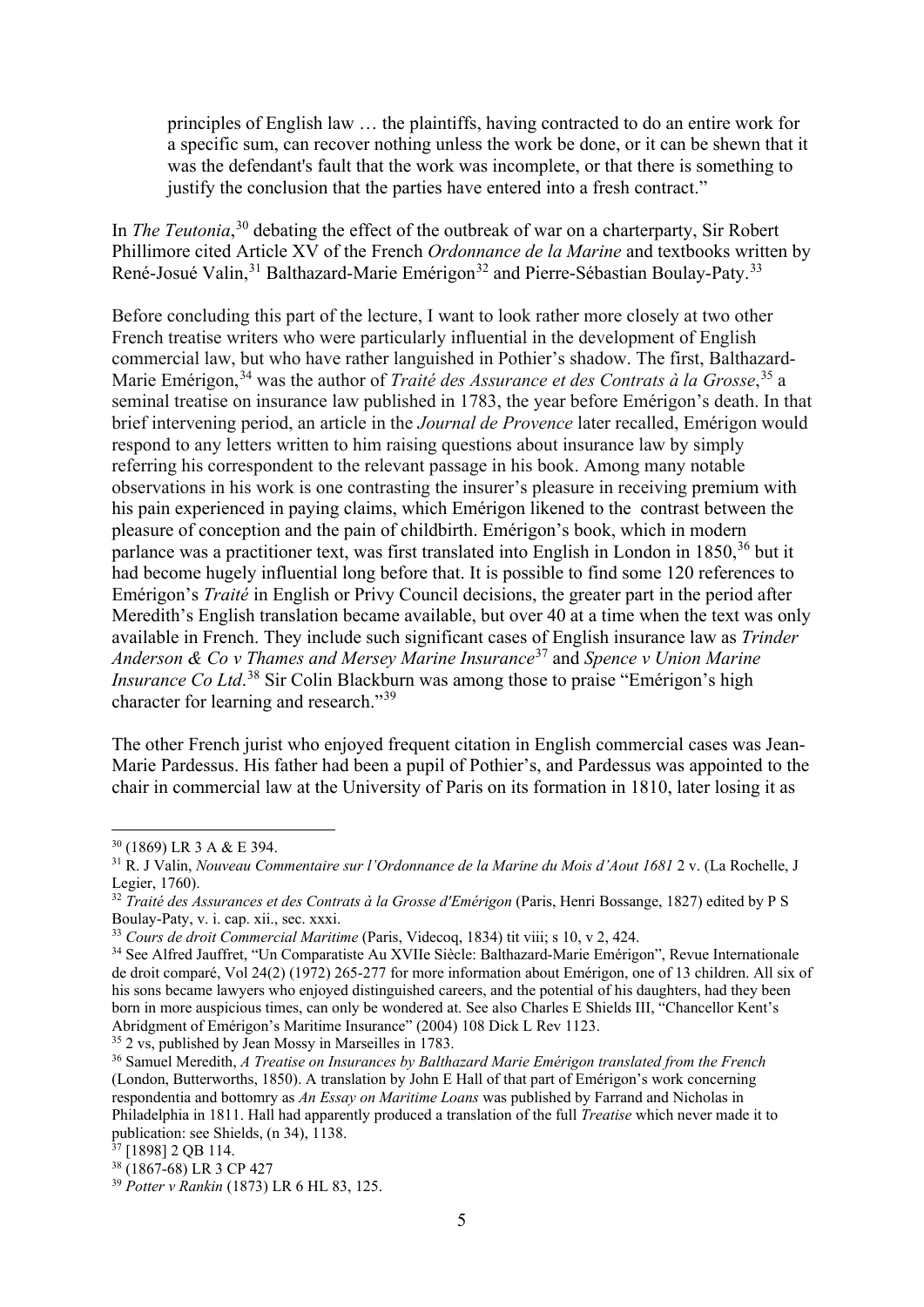the political wind changed with the fall of Lois XVIII. His lectures were published in four volumes under the title *Cours de Droit Commercial*[40](#page-5-0) and were described by one English reviewer as "the most complete course of commercial law that has ever been published".<sup>[41](#page-5-1)</sup> He also published four volumes of collections of maritime laws,  $42$  and two on the laws of the sea.<sup>[43](#page-5-3)</sup> Although those works were never translated into English, they were nonetheless cited on a regular basis in English authorities. Excluding appeals from civilian jurisdictions, between 1782 and 1896 references to Pardessus' work can be found in 30 cases, including such decisions such as *Castrique v Imrie*,<sup>[44](#page-5-4)</sup> *Overend Gurney Co ex parte Swan*<sup>45</sup> and *Dakin v Oxley*. [46](#page-5-6)

Various explanations have been offered for the popularity which French legal treatises enjoyed in English courts in the nineteenth century. Professor Simpson attributes it to the fact that English treatises had traditionally taken the form of annotated digests or abridgements of cases, rather than a systematic statement and exploration of principle. As he explained, in England:

"There existed no literary tradition of expounding the law of contract in a form which invites the reader to proceed to the solution of problems by applying general principles of substantive law".<sup>[47](#page-5-7)</sup>

The French texts, and the Roman works on which they had themselves drawn, provided inspiration for a new generation of English textbook writers, and also for the lawyers and judges who consumed their product. Professor Geoffrey Samuel<sup>[48](#page-5-8)</sup> identifies further causes of the interest in French *doctrine*. First the procedural reforms undertaken in the English legal system from the middle of the century – the abolition of the forms of action in 1852 and the gradual disappearance of the civil jury – which moved English law awa from a procedurebased focus on claims to one based on legal principles. Second, the legal establishment's reaction to the Report of the House of Commons Select Committee on Legal Education depicting the parlous state of legal education in Britain and Ireland.<sup>[49](#page-5-9)</sup> By the end of the nineteenth century, reference to French jurists and legal sources had become much less common, their influence on English texts now lost to time, and the substantial body of English case law providing a more than sufficient stock of source material for advocates and judges to draw on. But that influence remains embedded in the DNA of English private law, and, like an atavistic gene, it has enjoyed the occasional re-appearance.

#### **The doctrine of non-cumul**

<span id="page-5-0"></span><sup>&</sup>lt;sup>40</sup> Paris, Garnery, 1813-1817.<br><sup>41</sup> (1832) Law Magazine or Ouarterly Review of Jurisprudence 438.

<span id="page-5-2"></span><span id="page-5-1"></span><sup>&</sup>lt;sup>42</sup> Collection de Lois Maritimes 4 vs (Paris, L'Imprimerie Royale, 1828-1848). <sup>43</sup> *Us et Coutumes de la Mer* 2vs (Paris, L'Imprimerie Royale, 1847).

<span id="page-5-4"></span><span id="page-5-3"></span><sup>44</sup> (1869-70) LR 4 HL 414.

<span id="page-5-5"></span> $45(1868)$  LR 6 Eq 344.

<span id="page-5-6"></span><sup>46</sup> (1864) 15 CBNS 646, 143 ER 938.

<span id="page-5-7"></span> $47 \n(n 1), 251-52.$ 

<span id="page-5-8"></span><sup>48</sup> Professor Geoffrey Samuel, "Civil Codes and the Restructuring of the Common Law", chapter 9 of Duncan Fairgrieve (ed), *The Influence of the French Civil Code on the Common Law and Beyond* (London, British Institute of International and Comparative Law, 2007), 96.

<span id="page-5-9"></span><sup>49</sup> *Report from the Select Committee on Legal Education* (1846) House of Commons Reports and Papers Vol 686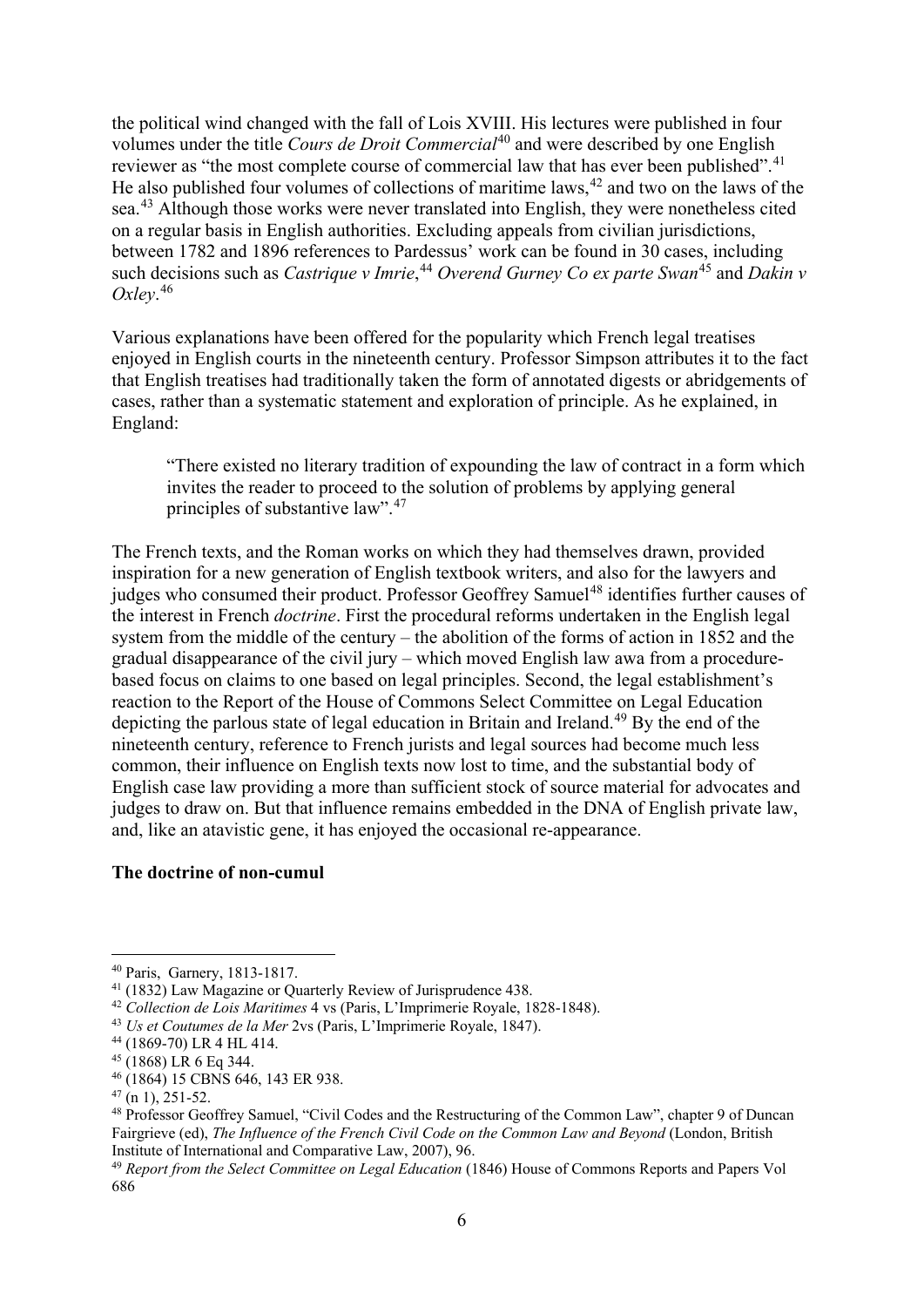In the second part of this lecture, I want to look at the fate of one particular doctrine of French private law in English cases: the doctrine of non-cumul. The issue which the doctrine seeks to address, and the competing solutions to it, were elegantly outlined by Lord Goff in *Henderson v Merrett Syndicates Ltd*<sup>[50](#page-6-0)</sup> when he observed:

"All systems of law which recognise a law of contract and a law of tort (or delict) have to solve the problem of the possibility of concurrent claims arising from breach of duty under the two rubrics of the law. Although there are variants, broadly speaking two possible solutions present themselves: either to insist that the claimant should pursue his remedy in contract alone, or to allow him to choose which remedy he prefers … France has adopted the former solution in its doctrine of non cumul, under which the concurrence of claims in contract and tort is outlawed ...".

Lord Goff noted that English law, because of its historical procedural framework, had not segregated claims into separate contract and tort categories before the abolition of the forms of action by the Common Law Procedure Act 1852. While there had been English decisions which veered towards the French solution,<sup>[51](#page-6-1)</sup> Lord Goff rejected it, advising us all to beware "the temptation of elegance".<sup>[52](#page-6-2)</sup> As is well known, he concluded:<sup>[53](#page-6-3)</sup>

"there is no sound basis for a rule which automatically restricts the claimant to either a tortious or a contractual remedy. The result may be untidy; but, given that the tortious duty is imposed by the general law, and the contractual duty is attributable to the will of the parties, I do not find it objectionable that the claimant may be entitled to take advantage of the remedy which is most advantageous to him, subject only to ascertaining whether the tortious duty is so inconsistent with the applicable contract that, in accordance with ordinary principle, the parties must be taken to have agreed that the tortious remedy is to be limited or excluded."

So much for the principle of non-cumul, one might think. And yet the considerations which under-pin the doctrine – the primacy of contract, and the uncertainties which follow from giving the claimant an unfettered choice of causes of action depending on which best serves their purpose – have retained their allure.

In *Henderson v Merrett*, the ability to sue a contracting party in tort mattered for limitation reasons, not simply because of the different points-in-time at which the causes of action accrue, but because the statutory extension of the limitation period under the Latent Damage Act 1986 applies only to claims in tort. But in the substantive, rather than the procedural, context, English courts have proved more susceptible to the argument that a party with claims in both contract and tort should not be better off by pursuing one claim rather than the other. Thus the courts have interpreted the Law Reform (Contributory Negligence) Act 1945 so as to achieve a form of reverse non-cumul, with the defence being available to claims brought solely in contract in respect of a duty of care owed concurrently in tort.<sup>[54](#page-6-4)</sup> As Professor Paul

<span id="page-6-1"></span><span id="page-6-0"></span><sup>50</sup> [1995] 2 AC 145, 184, 51 Eg *Groom v Crocker* [1939] 1 KB 194 and *Tai Hing Cotton Mill Ltd v Liu Chong Hing Bank Ltd* [1986] AC 80, 107.

<span id="page-6-2"></span> $52$  (n 50), 197.

<span id="page-6-3"></span> $\frac{(160)}{53}$  (n 50), 193-194.

<span id="page-6-4"></span><sup>54</sup> *Forsikringsaktieselskapet Vesta v Butcher* [1988] 3 WLR 565. On this topic see T Foxton, "Share and Share Alike: Contributory Negligence in Contractual Claims" (2017) Oxford University Undergraduate Law Journal 21.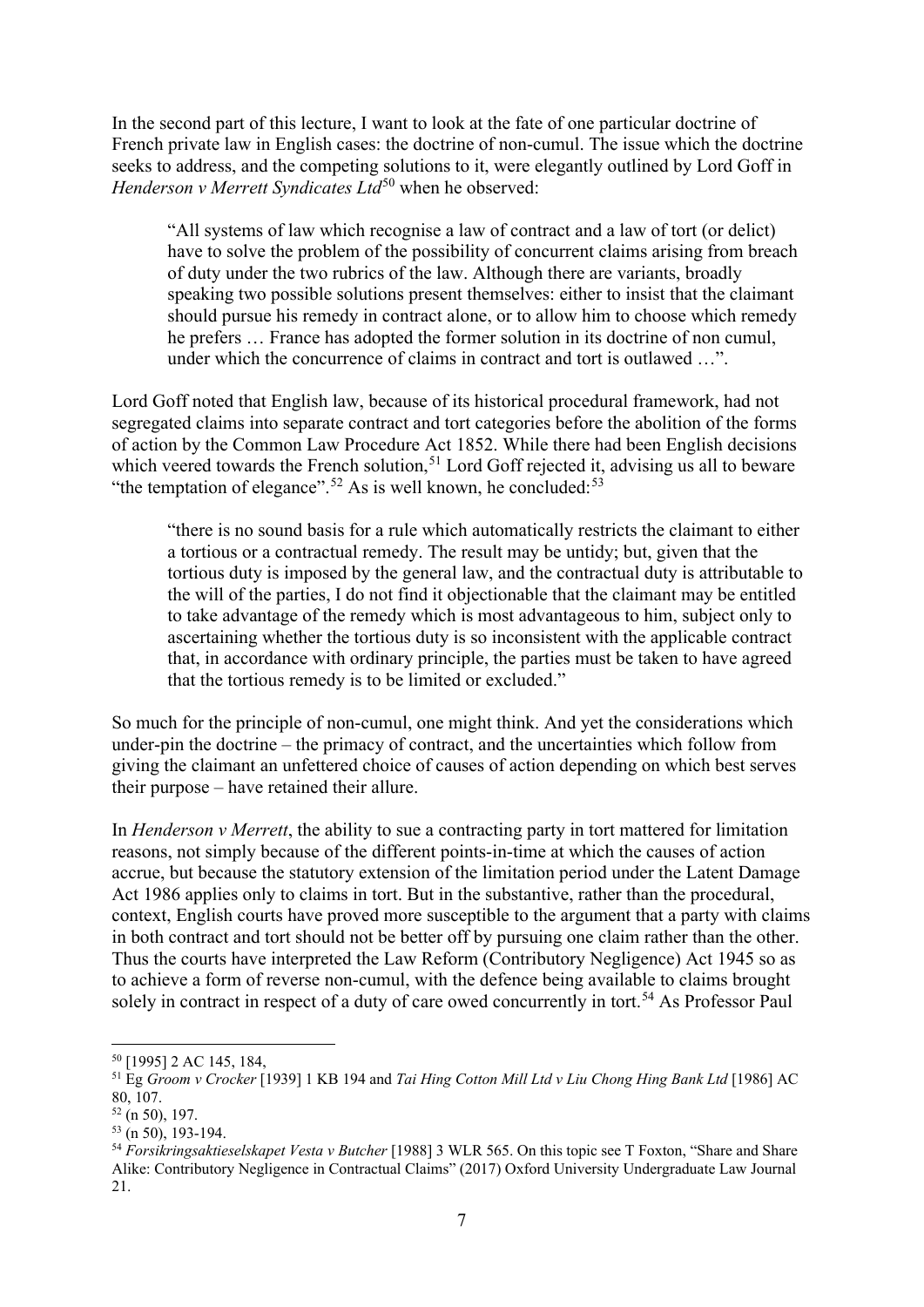Davies has explained, the rationale for this outcome is that "the defendant should not be deprived of the defence of contributory negligence simply because the claimant chooses to frame his claim in contract rather than tort".<sup>[55](#page-7-0)</sup>

The courts have also been reluctant to allow a party to a contractual relationship to gain the benefit of a more favourable test of remoteness by suing in tort. The first attempt to achieve this goal – brave in conception but challenging in execution – was to suggest that the remoteness test should depend on the *type* of harm suffered, rather than the cause of action, with the tighter contractual test applying to economic loss, and the broader tort test to physical damage and bodily injury.[56](#page-7-1) Lord Goff observed in *Henderson v Merrett* that an attempt to draw a distinction of that kind was "perhaps crying for the moon".<sup>[57](#page-7-2)</sup> However, part of that lunar landscape was subsequently captured by Court of Appeal decision in *Wellesely Partners Ltd v Withers LLP*, [58](#page-7-3) Floyd LJ being persuaded that:

"where, as in the present case, contractual and tortious duties to take care in carrying out instructions exist side by side, the test for recoverability of damage for economic loss should be the same, and should be the contractual one."

Floyd LJ said that the remoteness test in contract reflected the fact "that the parties have the opportunity to draw special circumstances to each other's attention at the time of formation of the contract" and thereby reach a consensus as to the kinds and duration of loss for which they would be liable in the event of breach. In his view:

"It makes no sense at all for the existence of the concurrent duty in tort to upset this consensus, particularly given that the tortious duty arises out of the same assumption of responsibility as exists under the contract."

The final area in which a principle of non-cumul of contract and tort claims has received some support arises in a context in which I must tread with care, having unsuccessfully argued one of the cases which sought to grapple with the issue. So far as questions of applicable law and general jurisdiction are concerned, there is no doubt that a claimant with concurrent contract and tort claims can chose the cause of action which best serves their purpose.[59](#page-7-4) But what of the protective jurisdictional regime for employment claims provided for by the Brussels I Regulation and the various associated regimes for "matters relating to individual contracts of employment"?<sup>[60](#page-7-5)</sup> In particular can an employer, by suing their employee in tort in respect of matters for which the employer also has a claim under the contract of employment, remove the claim from the special jurisdictional regime? Initially, there was some support for the view that the employer's choice between concurrent and tortious and contractual claims could not affect the application of that jurisdictional regime:

<span id="page-7-0"></span><sup>55</sup> Paul S Davies, "Concurrent Liability: A Spluttering Revolution", *Revolution and Evolution in Private Law* ed. Sarah Worthington, Andrew Robertson and Graham Virgo (Oxford, Hart Publishing, 2018), 273, 286.

<span id="page-7-2"></span><span id="page-7-1"></span><sup>&</sup>lt;sup>56</sup> *Parsons (Livestock) Ltd v Uttley Ingham & Co Ltd* [1978 QB 791.<br><sup>57</sup> (n 50), 186.<br><sup>58</sup> [2016] Ch 529, [80].

<span id="page-7-4"></span><span id="page-7-3"></span><sup>58</sup> [2016] Ch 529, [80]. 59 For service out see *The ERAS Eil Actions* [1992] 1 Lloyd's Rep 570. For applicable law, see *Base Metal Trading Ltd v Shamurin* [2004] EWCA 1316, [2005] 1 WLR 1157, [35] (and for an argument in favour of

<span id="page-7-5"></span> $^{60}$  Regulation (EU) No 1215/2012 on Jurisdiction and the Recognition and Enforcement of Judgments in Civil and Commercial Matters (recast), Convention on Jurisdiction and the Recognition and Enforcement of Judgments in Civil and Commercial Matters [2007] OJ L339/1, Section 5.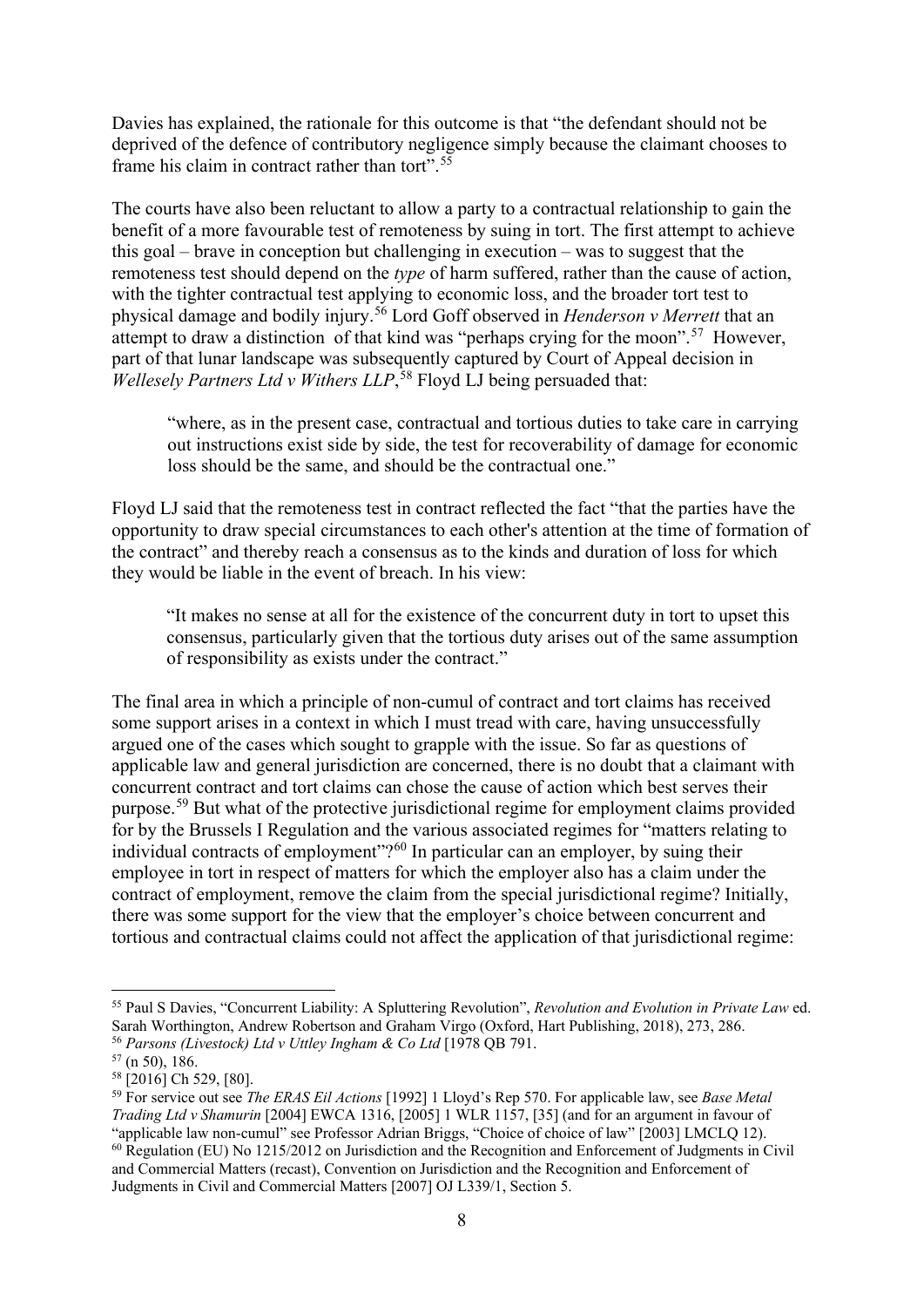from Silber J in *CEF Holdings v. Mundey*[61](#page-8-0) and from Longmore LJ (in particular) in *Alfa Laval Tumba v Separator Spares International*. [62](#page-8-1) 

However that decision was distinguished, and a pure principle of non-cumul rejected, by the Court of Appeal in *Arcadia Petroleum Limited v Bosworth*, [63](#page-8-2) the Court holding it was not enough that the matters complained of *could* have been asserted as a breach of the employment contract, but rather that it was necessary to ask if the claim could "reasonably be regarded" as one for breach of contract, for which purpose it was necessary to focus on the substance of the matter and to as whether it was "indispensable" to consider the contract in order to resolve the matter in dispute. The Advocate General, on the reference to the Court of Justice of the European Union, delivered an opinion which would have allowed a claimant with concurrent claims in contract and tort a choice of jurisdictions under Articles 5(1) and (3) of the Lugano Convention,<sup>64</sup> but he adopted a rather stricter position for the special jurisdictional provisions relating to employment, contending that the mere fact that a claim was brought in tort did not place it outside the special jurisdictional regime, provided that there was a material link between the claim and the contract of employment.<sup>[65](#page-8-4)</sup> For its part, the Court of Justice did not address the issue at all, holding that the special jurisdictional rules for claims relating to contracts of employment were not engaged in the case.<sup>[66](#page-8-5)</sup>

So where does that leave us? There have been two first instance decisions which have grappled with the resultant state of the law: *Semtech Corp and others v Lacunaspace Limited and others*[67](#page-8-6) and *Chep Equipment Pooling BV v ITS Limited*. [68](#page-8-7) Both followed the decision of the Court of Appeal, but concluded that the claims brought in tort in those cases *did* fall within the special jurisdictional regime for "matters relating to individual contracts of employment". The result is that we appear to have a form of jurisdictional non-cumul in this very specific context, albeit one to be applied by reference to the substance rather than form of the claim. For those hoping that this issue is now a matter of historical interest only, it may be relevant to note that the special jurisdiction regime for employment claims remains part of the English jurisdictional scene by virtue of what is now  $s15C^{69}$  $s15C^{69}$  $s15C^{69}$  of the Civil Jurisdiction and Judgments Act 1982.

The doctrine of non-cumul, and the primacy it accords to the parties' contractual rights, is generally invoked when there are concurrent claims in contract and tort. However, similar issues have arisen when considering whether there is room for claims in unjust enrichment between contracting parties, and the interrelationship of contract and equity.

Taking unjust enrichment first, it is possible to find statements of the law with a distinct noncumul flavour, such as that by Sir Jeremy Cooke that the subsistence of a contract between the parties leaves "no room for restitution at all … There is no room for a remedy outside the terms of the contract where what is done amounts to a breach of it, where ordinary contractual remedies can apply and payment of damages is the secondary liability for which

<span id="page-8-0"></span><sup>&</sup>lt;sup>61</sup> [2012] EWHC 1524, [160]-[167].<br><sup>62</sup> [2012] EWCA Civ 1569, [2013] 1 WLR 1110, [22], [24], [28] (Longmore LJ).

<span id="page-8-2"></span><span id="page-8-1"></span><sup>63</sup> [2016] EWCA Civ 818; [2016] 2 CLC 387, [66].

<span id="page-8-3"></span><sup>64</sup>*Arcadia Petroleum Ltd v Bosworth* Case 603/17 [2020] ICR 349, [AG83]-[AG84]. 65 Ibid, [AG93]-[AG94].

<span id="page-8-5"></span><span id="page-8-4"></span><sup>&</sup>lt;sup>66</sup> Ibid, [36].<br><sup>67</sup> [2021] EWHC 1143 (Pat), [67].

<span id="page-8-8"></span><span id="page-8-7"></span><span id="page-8-6"></span><sup>&</sup>lt;sup>68</sup>  $\left[2021\right]$  EWHC 2485 (Comm),  $\left[88\right]$ - $\left[89\right]$ ,  $\left[108\right]$ .<br><sup>69</sup> Added by Civil Jurisdiction and Judgments (Amendment) (EU Exit) Regulations 2019/479 Pt 2 reg 26 (December 31, 2020).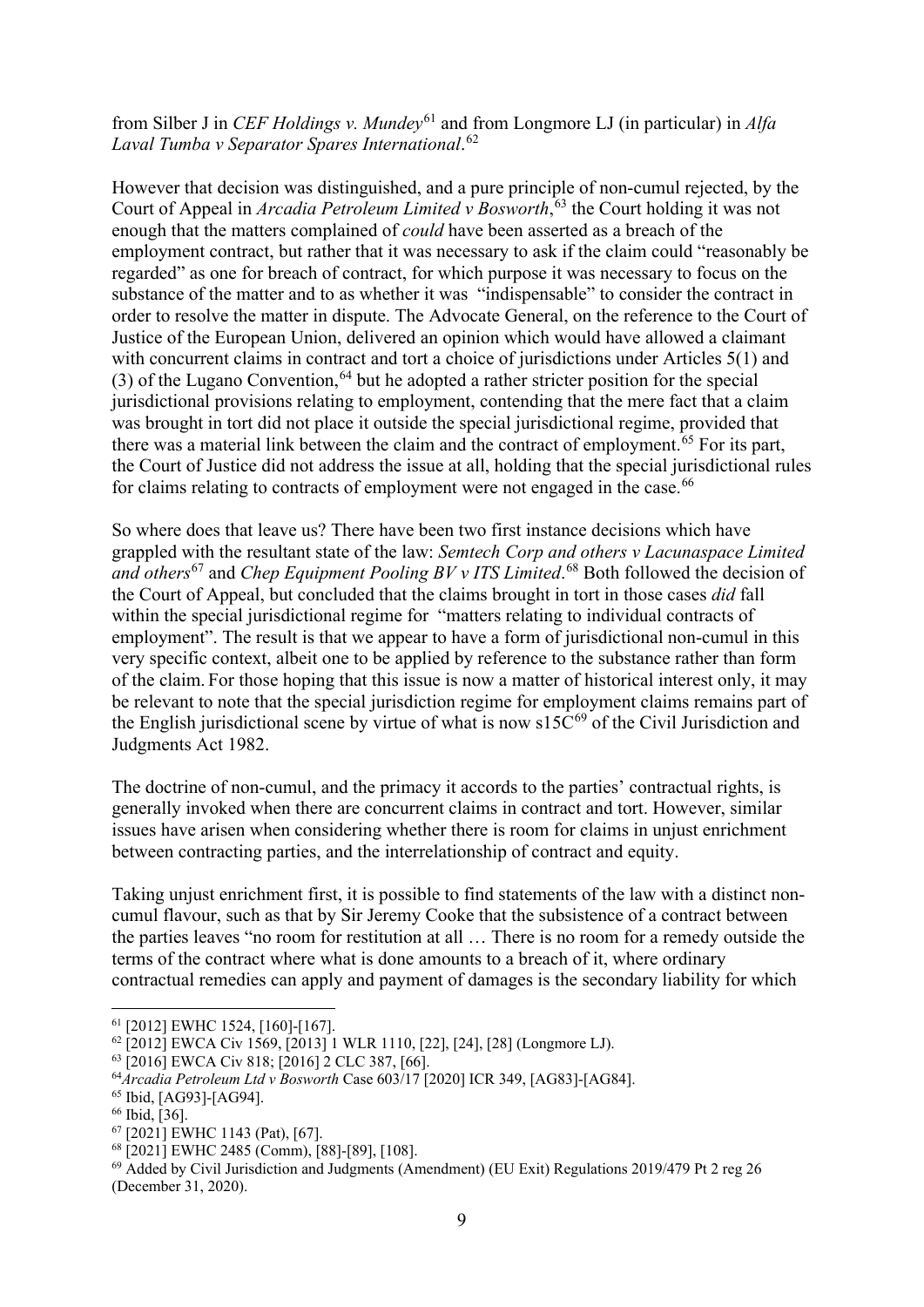the contract provides."[70](#page-9-0) That statement was too wide, but in the vast majority of cases, the continued subsistence of a contract presents an obstacle to an unjust enrichment claim between the contracting parties in relation to a benefit transferred under the contract, a principle no longer rationalised (as it once was) on the basis of the doctrinal supremacy of contract law, but because permitting a claim in unjust enrichment will generally cut across the allocation of risk or agreement as to value inherent in the contract.<sup> $71$ </sup>

Given this substantive justification, the effect of a subsisting contract on unjust enrichment claims has a rather different justification to the taxonomy-driven non-cumul rule in French law. As has been noted, the effect of the subsisting contract is, in most cases, to negate the unjust factor, the failure of condition or basis, on which an unjust enrichment claim depends.[72](#page-9-2) But the primacy accorded to the terms of the contract, in determining what the basis of the transfer was, or what conditions were attached to it,<sup>[73](#page-9-3)</sup> is redolent of the preeminence accorded to contract law by the doctrine of non-cumul. And where the contract itself provides, expressly or by implication, for a right to recover a payment or benefit in certain circumstances, there is support for a pure principle of non-cumul, and that the contractual right precludes a concurrent claim for recovery in unjust enrichment. Lord Goff, in *The Trident Beauty*, [74](#page-9-4) explained the rationale for this principle in terms which are immediately familiar to proponents of a non-cumul approach:

"[T]he law of restitution has no part to play in the matter; the existence of the agreed regime renders the imposition by the law of a remedy in restitution both unnecessary and inappropriate."

The courts in Australia may have gone a stage further towards a non-cumul principle when contract and unjust enrichment claims are available between the contracting partis. By a majority of 4:3, the High Court in *Mann v Paterson Constructions Pty Limited*[75](#page-9-5) has stepped back from an earlier decision<sup>[76](#page-9-6)</sup> that when work was done or services provided under a contract, but no right to payment accrues because of the other party's breach, the claimant was confined to a claim in damages and could not claim in unjust enrichment. However, the majority held that the contractual remuneration fixed the upper limit of any restitutionary recovery – in short, the claimant could not be better of suing in unjust enrichment than in contract.

The operation of the doctrines and remedies of equity in "the contractual space" is another complex topic. Here too it is possible to detect the occasional manifestation of the view that the rights and remedies of the parties' contract are paramount, and the scope for the concurrent operation of doctrines of equity to achieve an outcome which differs in some meaningful respect from that which would follow in contract, correspondingly limited. One interesting example, given the limitation imperative which made the issue of concurrent claims so important in *Henderson v Merrett*, is where one party to a fiduciary contractual relationship seeks to avoid the effect of the contractual limitation period by claiming equitable compensation for conduct which involved a breach of a fiduciary as well as contractual duty.

<span id="page-9-1"></span><span id="page-9-0"></span><sup>&</sup>lt;sup>70</sup> Taylor v Motability Finance Ltd [2004] EWHC 2619 (Comm), [23].<br><sup>71</sup> Goff & Jones, *The Law of Unjust Enrichment*, 9<sup>th</sup> (London, Sweet & Maxwell, 2016) [3-12] to [3-13], [3-16].<br><sup>72</sup>A point well-made by Carr LJ in *D* [67], [70].<br><sup>73</sup> Ibid. [116]-[117], [133] (Carr LJ); [141] (Sir Timothy Lloyd). [142] (Asplin LJ).

<span id="page-9-3"></span><span id="page-9-2"></span>

<span id="page-9-4"></span><sup>&</sup>lt;sup>74</sup> Pan Ocean Shipping Co Ltd v Creditcrop Ltd (The Trident Beauty) [1994] 1 WLR 161, 164.

<span id="page-9-5"></span> $75$  [2019] HCA 32.

<span id="page-9-6"></span><sup>76</sup> *Baltic Shipping Company v Dillon (The Mikhail Lermontov)* (1993) 176 CLR 344.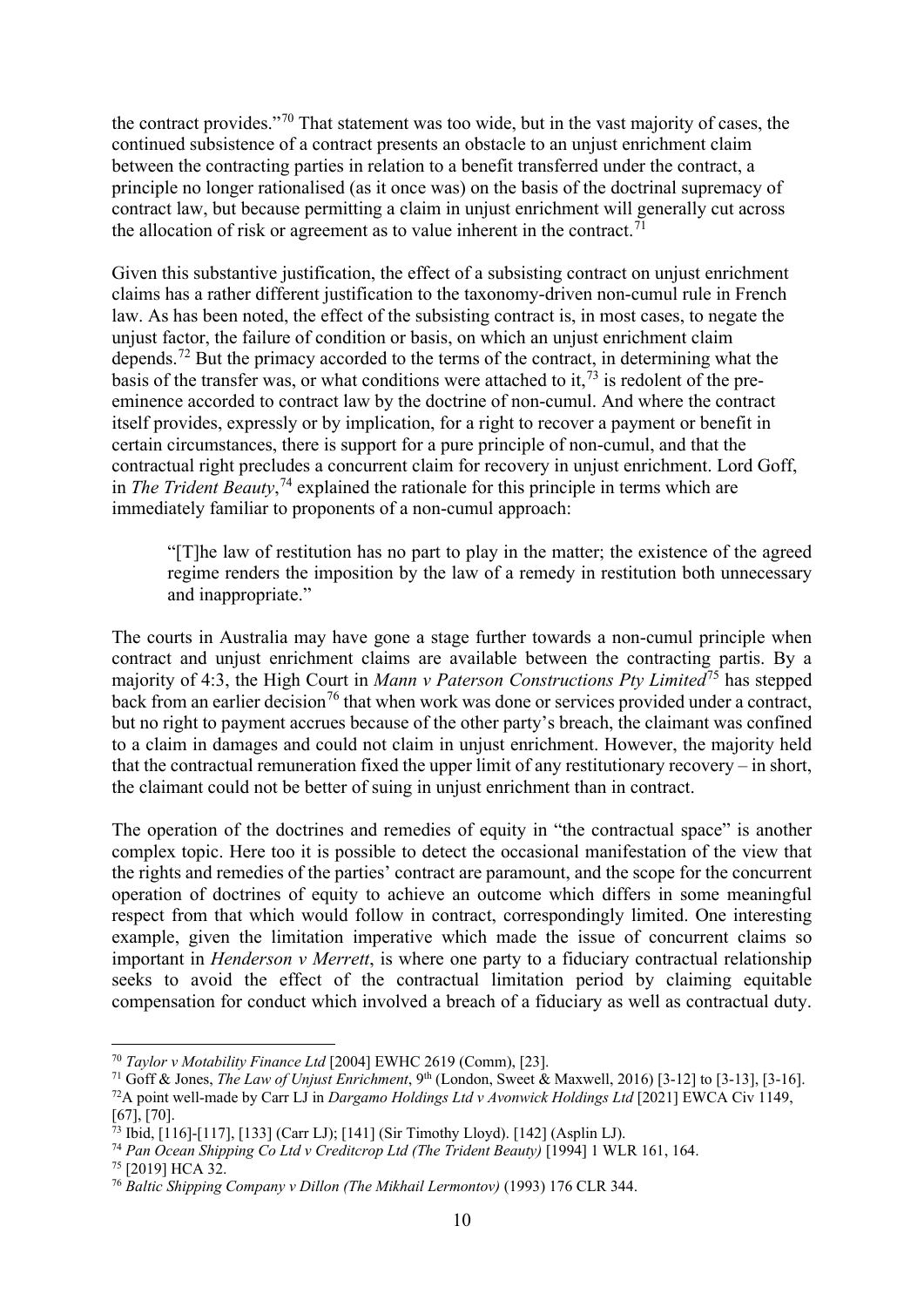In *Cia de Seguros Imperio v Heath (RBX) Ltd*, [77](#page-10-0) the Court of Appeal rejected such an attempt, Waller LJ observing that:

"In my view the authorities … support the submission that equity would have taken the view that it should apply the statute by analogy to a claim for damages or compensation for a dishonest breach of fiduciary duty. I say that because what is alleged against Heaths as giving rise to the dishonest breach of fiduciary duty are precisely those facts which are also relied on for alleging breach of contract or breach of duty in tort"

Another celebrated example is the treatment of breach of a "commercial trust", arising in the context of a contractual relationship between trustee and beneficiary, as considered in *AIB Group (UK) plc v Mark Redler*[78](#page-10-1) and before that in *Target Holdings Ltd v Redferns*. [79](#page-10-2) In simplified terms, in those cases the issue was whether a claim for relief in equity for breach of such a trust could deliver an outcome which was substantially different from that available at common law for breach of the concurrent contractual promise, by seeking relief pursuant to the court's power to order an account and then surcharge and falsify, rather than compensation assessed on an essentially "but for" basis. The answer, in both cases, was that it could not.<sup>[80](#page-10-3)</sup> In AIB, Lord Toulson emphasised the importance of the contractual context, stating:<sup>[81](#page-10-4)</sup>

"it is a fact that a commercial trust differs from a typical traditional trust in that it arises out of a contract rather than the transfer of property by way of gift. The contract defines the parameters of the trust";

and he observed that "in circumstances such as those in *Target Holdings* the extent of equitable compensation should be the same as if damages for breach of contract were sought at common law." In so doing, he cited with apparent approval a statement by Professor Hayton that "where a bare trust is mere incidental machinery in the furtherance of a contractual agreement, …. there are sufficient policy reasons to oust traditional trust law principles as to consequential losses".<sup>[82](#page-10-5)</sup> That view has also attracted the approval of the Hong Kong Final Court of Appeal.<sup>[83](#page-10-6)</sup>

So in terms of substance at least, elements of a doctrine of non-cumul are now found in English private law, and Professor Davies is surely right to contend that "the general trend of the law is to move away from allowing the claimant freely to choose how to label his or her claim in order to obtain all the advantages that flow from that characterisation".<sup>84</sup> What about style? In *Henderson*, in rejecting the recognition of a rule of non-cumul in English private law, Lord Goff contrasted the seductive elegance of the French system of categorisation, with the "untidy" position under English law. However, English jurists have become increasingly enamoured by the idea of clean and conceptually distinct lines in the taxonomy of private

<span id="page-10-0"></span><sup>77</sup> [2001] 1 WLR 112, 121. 78 [2014] UKSC 58; [2015] AC 1503.

<span id="page-10-2"></span><span id="page-10-1"></span> $^{79}$  [1996] AC 421.

<span id="page-10-3"></span> $\frac{80}{(n\ 78)}$ , [70]-[71] (Lord Toulson); [138]-[139] (Lord Reed).  $\frac{81}{(n\ 78)}$  Ibid.

<span id="page-10-5"></span><span id="page-10-4"></span><sup>&</sup>lt;sup>82</sup> D Hayton, "Unique Rules for the Unique Institution, the Trust" in S Degeling and J Edelman (es), *Equity in Commercial Law* ((Sydney, Lawbook Co. 2005), 305.

<span id="page-10-6"></span><sup>&</sup>lt;sup>83</sup> Thanakharn Kasikhorn Thai Chamkat (Mahachon) v Akai Holdings Ltd [2010] HKCFA 64, [155].

<span id="page-10-7"></span><sup>84</sup> Paul S Davies, (n 55#'), 274. See also Sir Rupert Jackson, "Concurrent Liability: Where Have Things Gone Wrong?" [2015] 23 Tort |Law Review 3, 3, arguing that the law took a "wrong turning" on the issue of concurrent liability in *Henderson v Merrett.*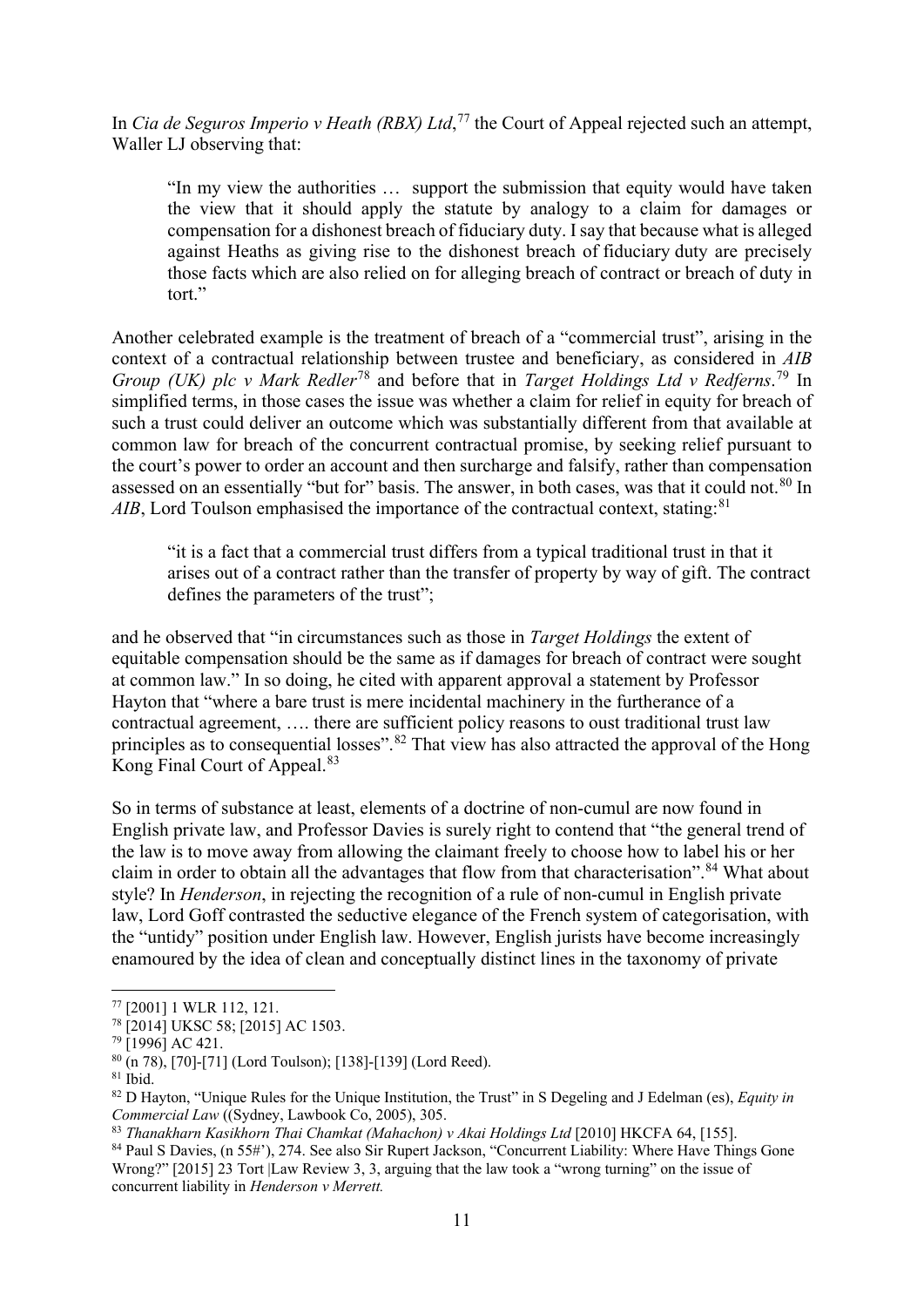law, a tendency which owes much to the influence of the late Professor Birks. He argued persuasively and repeatedly for a taxonomy of English private law, encouraging private law scholars to be inspired by their nineteenth-century predecessors who sought to map the structure of English private law on coherent lines, and to follow their example by looking to civil law for a model in doing so. [85](#page-11-0) Many of those Birks acolytes have been rapidly ascending the academic and judicial hierarchies in this jurisdiction and elsewhere. $86$  So we may be fast reaching the point when we can safely succumb to the temptation of elegance after all.

## **The 2016 reforms of French contract law: what, if anything, do they have to tell us?**

The final part of this lecture concerns the very significant reform and restatement of French contract law effected by Ordonnance No 2016-31.[87](#page-11-2) The benefits which that reform was intended to bring to French contract law, which may not all be mutually compatible, were summarised in a report to the President of the Republic as follows: "to modernise it, to facilitate its accessibility and readability, while still preserving the spirit of the Code civil, at the same time favourable to a consensualism which encourages economic exchange and which is protective of the weakest".<sup>[88](#page-11-3)</sup> So no pressure there.

It may be a source of some satisfaction to those here that one of the principal reasons for the extensive reform programme was a perception that French contract law was less attractive than the common law to those conducting international business transactions. Madame Taubira, the Minister of Justice at the time of the reforms, justified them with the following rallying cry:

"There is a battle for influence in Europe between our continental law … and the common law … This battle is … permanent. Our law does not inspire anyone in the world".<sup>[89](#page-11-4)</sup>

However, I hope we can rapidly replace any fleeting feeling of satisfaction with one of curiosity as to what changes have been made and what we might learn from them. While some may feel that we are at the start of an era in which the Supreme Court will be critically re-evaluating many features of English private law, the process will reach us over time in the manner of a serialised novel rather than as a completed work in the manner of the French reforms of 2016. I am going to look at a selection of those reforms, focussing on those which might be thought to have particular resonance to current trends or tensions in English contract law.

## *Pre-contract disclosure*

<span id="page-11-0"></span><sup>85</sup> See e.g. "Unjust Enrichment—A Reply to Mr Hedley" (1985) 5 LS 67, 70; "Rights, Wrongs and Remedies" OJLS 2000, 20(1), 1; "Equity in the Modern Law: An Exercise in Taxonomy" (1996) 26 UWAL Rev 1, 4–5; "Definition and Division: A Meditation on Institutes 3.13" in P Birks (ed), *The Classification of Obligations* (Oxford, Oxford University Press, 1997), 3–4, 34-35; *English Private Law* (Oxford, Oxford University Press, 2000), xxix*.* See also D Sheehan and TT Arvind, "Private Law Theory and Taxonomy: Reframing the Debate" [2015] Legal Studies 480.

<span id="page-11-1"></span><sup>&</sup>lt;sup>86</sup> For Professor Birks' influence in Singapore see Rachel Leow and Timothy Liau, "Birksian Themes and their Impact in England and Singapore: Three Points of Difference" [2021] LMCLQ 350.

<span id="page-11-2"></span><sup>87</sup> *Ordonnance No 2016-31 due 10 Février 2016 Portant Réforme du Droit des Contrats, du Régime General et de la Preuve des Obligations.*

<span id="page-11-3"></span><sup>88</sup> *Report to the President of the Republique,* 2.

<span id="page-11-4"></span><sup>89</sup> JO S (CR) 24 January 2014, 632.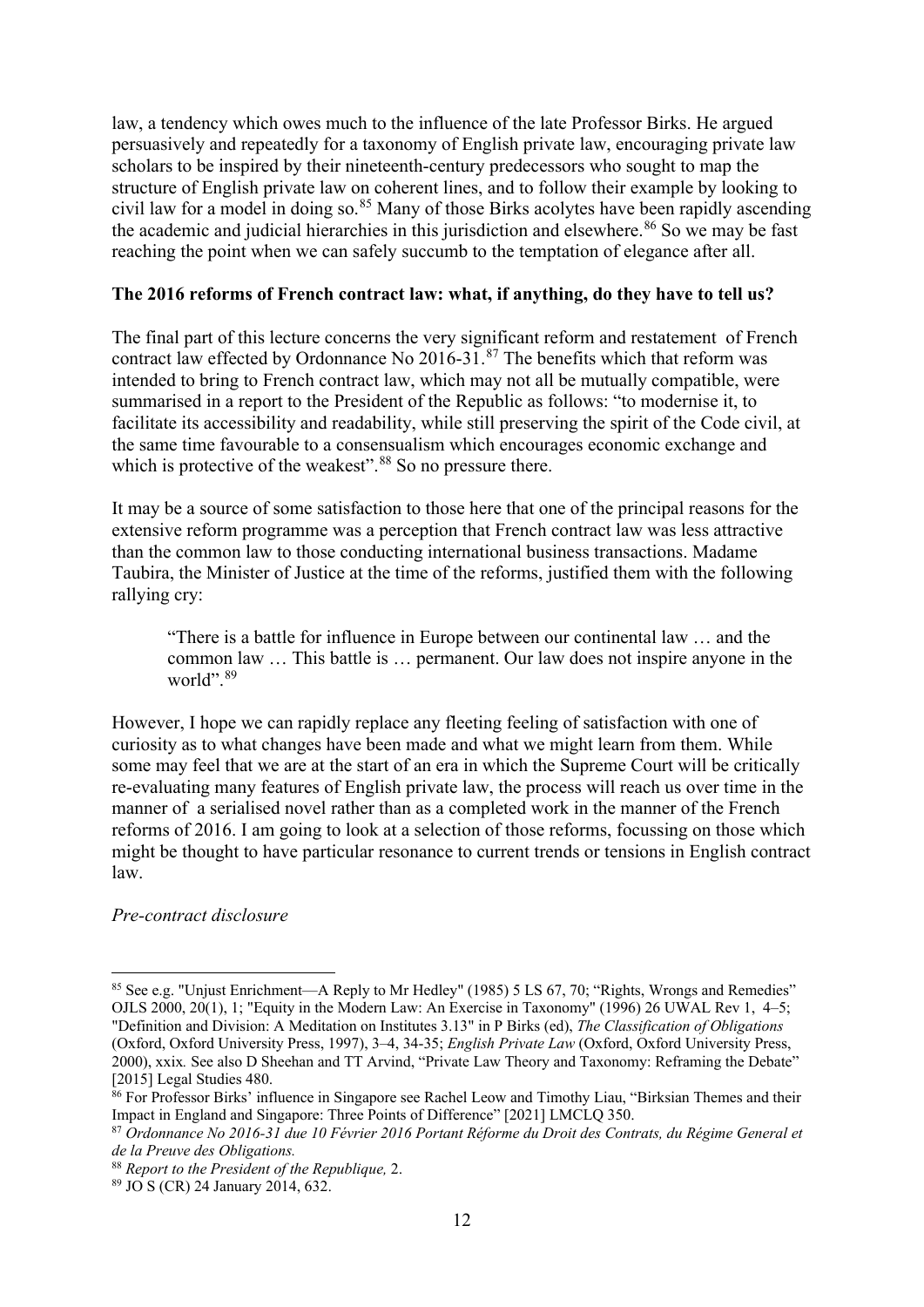The first, and perhaps the most obvious, point of comparison between French and English contract law is the centrality which the concept of good faith is given in the French restatement. Article 1104 provides that;

"Contracts must be negotiated, formed and performed in good faith".

I am not going to explore the well-trodden ground of the desirability of the parties to some, or all, contracts owing a mutual duty of good faith in the performance of a contract. That is neither a new principle of French law, nor a fresh controversy for English lawyers.<sup>[90](#page-12-0)</sup> However, what *is* new about Article 1104 is its reference to good faith in the negotiation of contracts, an obligation which, whilst appearing in a codification of the law of contract, cannot itself be contractual in origin. This French innovation has been criticised on the basis that it "runs the risk of courts seeing it as an invitation to produce new rules beyond those already set out for negotiation, obligations of information or fraud".<sup>[91](#page-12-1)</sup> The generalised statement in Article 1104 is given effect in other provisions in the Ordonnance. The most important, Article 1121-1, creates an "information duty", providing:  $92$ 

"The party who knows information which is of decisive information for the consent of the other must inform him of it where, legitimately, the latter does not know the information or relies on the contracting party. However the duty to inform does not apply to an assessment of the value of the act of performance. Information is of decisive importance if it has a direct and necessary relationship with the content of the contract or the status of the contract … The parties may neither limit nor exclude this duty".

Even in the absence of such a duty,  $93$  Article 1139 provides for the consequences of fraudulent concealment, providing that "a mistake induced by fraud is always excusable" and "is a ground of nullity even if it bears on the value of the act of performance or on a party's mere motive".

Does a similar concern at informational asymmetry at the point of contracting arise under English law, and, if so, what if anything might be done about it? The categories of contract *uberrimae fidei* have remained resolutely closed, the duty in relation to insurance contracts largely constrained (at least in relation to its consequences) by the Insurance Contracts Act 2015, and that relating to contracts of surety largely contracted around. None of that suggests that there is likely to be any enlargement of the categories of pre-contractual duty of disclosure any time soon in this jurisdiction. However, developments in the law relating to implied representations in English law might be seen as a response to concerns about information asymmetry. When the issue of what implied representations were made by a bank offering a product on LIBOR terms first arose, Flaux J in *Graiseley Properties Ltd v Barclays Bank Plc*<sup>[94](#page-12-4)</sup> held that the implied representations pleaded were arguable, laying

<span id="page-12-0"></span><sup>90</sup> For a summary of the current output of the "Yam Seng" industry see *Chitty on Contracts* 34th edition (London, Sweet & Maxwell, 2021), Chapter 2, Section 4.

<span id="page-12-1"></span><sup>&</sup>lt;sup>91</sup> See Simon Whittaker, "Contracts, Contract Law and Contractual Principle" in *The Code Napoleon Rewritten*, 30, 45.<br><sup>92</sup> French jurisprudence had not previously recognised a general duty of information, such a duty being

<span id="page-12-2"></span>recognised on a case-by-case: see Carole Aubert de Vincelles, "Validity of Contract: Dol, Erreur and Obligation d'Information", *The Code Napoleon Rewritten,* 78, 82.

<span id="page-12-4"></span><span id="page-12-3"></span><sup>&</sup>lt;sup>93</sup> In contrast to the previous position under French case law in which there could be no fraudulent concealment in the absence of a duty to speak: the *Arrêt Baldus* decision, Cass civ (1) 30 May 2000, no 98-11381. <sup>94</sup> [2012] EWHC 3093 (Comm), [16]-[17] and [21].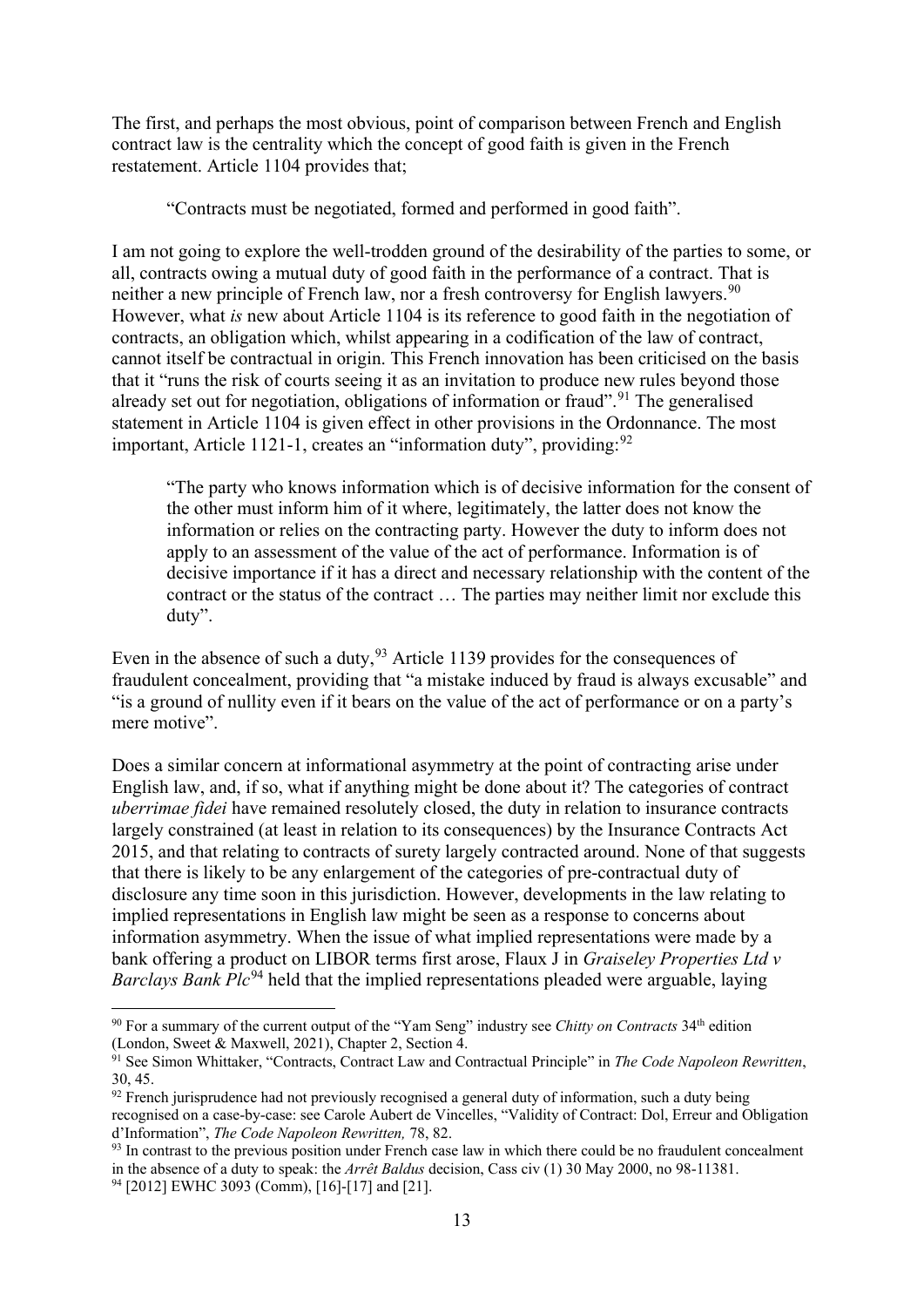emphasis on evidence suggestive of knowledge within the bank of issues with the manner in which the LIBOR rate was fixed. His focus on the knowledge of one of the negotiating parties might be thought to have the flavour of a non-disclosure complaint. By contrast Cooke J rejected similar implied representations in *Deutsche Bank AG v Unitech Global Ltd*[95,](#page-13-0) in part because they "would effectively impose … a positive duty to disclose to the counterparty any information which it had which might undermine the integrity of LIBOR". The Court of Appeal held that the representations were arguable, but while accepting that doing nothing could not amount to an implied representation, it appeared to accept it might take little by way of positive action before a representation could be implied.<sup>[96](#page-13-1)</sup> When the issue returned to the Court of Appeal in *Property Alliance Group Ltd v Royal Bank of*  Scotland,<sup>97</sup> the Court approved an earlier formulation by Colman J that "a helpful test is whether, having regard to the beneficiary's conduct in such circumstances, a reasonable potential surety would naturally assume that the true state of facts did not exist *and that, had it existed, he would in all the circumstances necessarily have been informed of it*." That has a flavour, at least, of an obligation to speak arising from a position of superior knowledge. While statistics can be misleading, and those derived from Westlaw searches even more so, a search for the term "implied representation" in contract and commercial cases returns some 286 responses. 229 of them were decided in and after 2000, 167 since 2010 and 98 since 2015. While not a pre-contract informational duty as such, the contrast with French law on this issue may be less stark than at first appears.

#### *Standard form contracts and exemption clauses*

Another striking feature of the 2016 reforms is the creation of different regimes for standard form contracts (*contrats d'adhésion*) and bespoke contracts (*contrats de gré à gré*). Article 1110 of the Code defines a bespoke contract as one "whose stipulations are freely negotiated by the parties" and a standard form contract "as one that contains a set of non-negotiable clauses determined in advanced by one of the parties". [98](#page-13-3) In what might be thought a rather elegant provision, Article 1190 provides that "in case of ambiguity a bespoke contract is interpreted against the creditor and in favour of the debtor and a standard form contract is interpreted against the person who put it forward". The difference in treatment does not end in two different formulations of the *contra proferentem* principle. As originally formulated, Article 1171 provided that:

"A term of a standard form contract which creates a significant imbalance in the rights and obligations of the parties to the contract is deemed not written. The assessment of significant imbalance must not concern either the main subject-matter of the contract nor the adequacy of the price in relation to the act of performance".

This was later amended to refer to "any non-negotiable term, determined in advance by one of the parties, which creates a significant imbalance in the rights and obligations of the parties". [99](#page-13-4)

<span id="page-13-0"></span><sup>95</sup> [2013] EWHC 471 (Comm), [27].

<span id="page-13-1"></span><sup>&</sup>lt;sup>96</sup> [2013] EWCA Civ 1732, 28.<br><sup>97</sup> [2018] EWCA Civ 355, [128], [132]

<span id="page-13-3"></span><span id="page-13-2"></span><sup>&</sup>lt;sup>98</sup> As amended by the Ratification Law No 2018-287 of 20 April 2018. I am grateful to Professor Geneviève Helleringer for drawing my attention to the 2018 amendments.

<span id="page-13-4"></span><sup>99</sup> Law No 2018-287 of 20 April 2018, Article 7.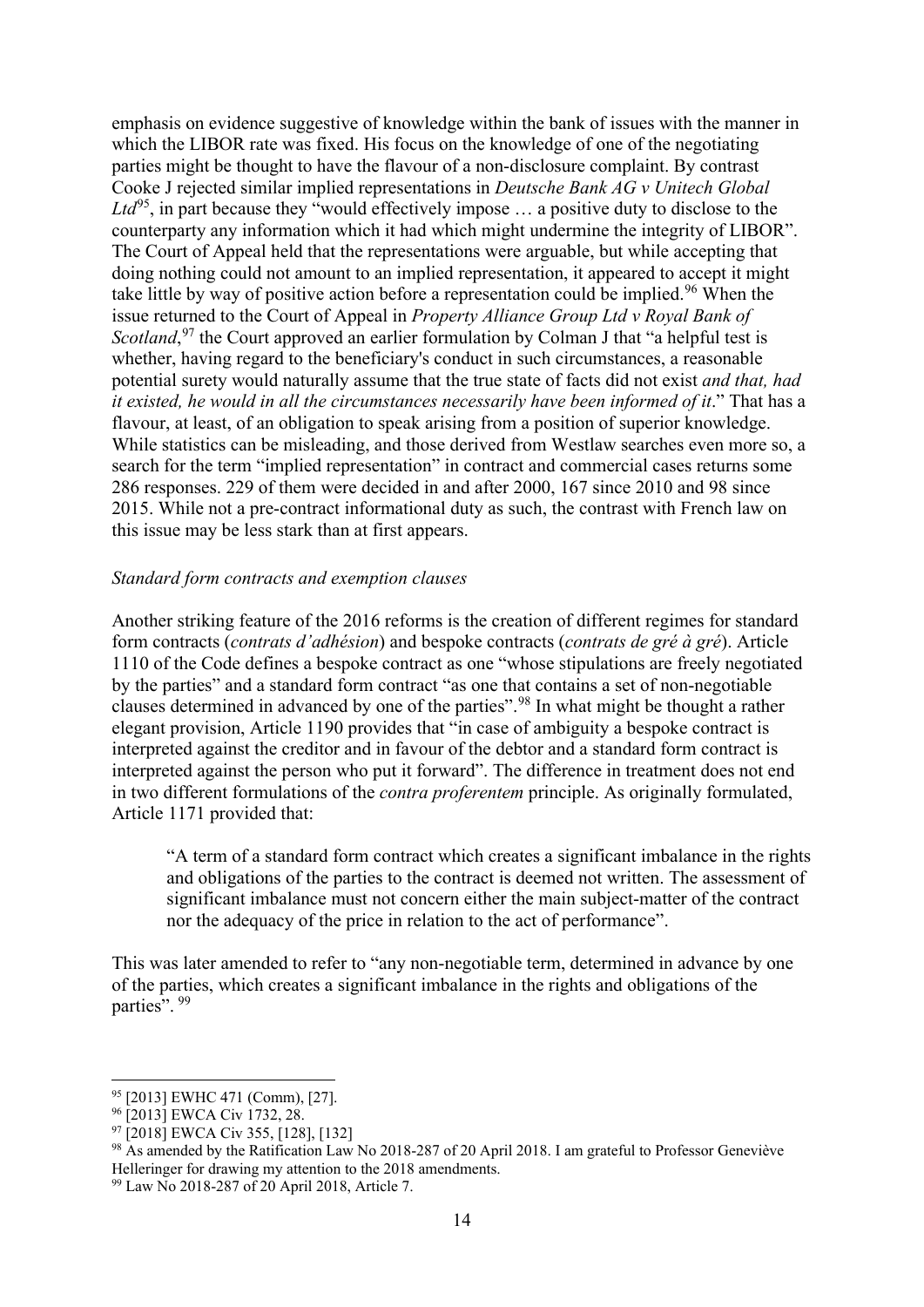Professor Stoffel-Monck has suggested that "this article constitutes a major innovation at a practical level because the power given to the courts is inversely proportionate to the predictability of the criterion which guides it."[100](#page-14-0) He also suggests that "the new tasks of the judge call for skills that are not learned from undertaking law degrees: they require an experience of life, especially of business life".<sup>[101](#page-14-1)</sup> For benefit of some of the audience, I suspect Professor Stoffel-Monck believes that those tasks call for skills not learned in the course of history degrees, or joint honours in French and Philosophy, either. Those comments are likely to put any English lawyer off the French approach, and serve as a reminder that a French setting is of itself no guarantee of quality. This provision is, perhaps rather more *Emily in Paris* than *Call my Agent.* 

However the challenges posed by standard form contracts for the conventional consensual contractual model, and the crisis of "normative legitimacy" to which this has given rise, have increasingly troubled contract scholars working in the common law tradition.<sup>[102](#page-14-2)</sup> Of more interest, for present purposes, is the question whether the common law can accommodate, *sub rosa,* different rules for the interpretation and application of boilerplate and bespoke agreements. I have argued elsewhere that it already does, and could do so to a greater extent.<sup>[103](#page-14-3)</sup> Professor Louise Gullifer has also outlined a basis for applying a special set of rules to the interpretation of *market* standard forms.<sup>[104](#page-14-4)</sup> Although not quite the different species of animal they are under French law, bespoke and boilerplate contracts are certainly different breeds.

For my final topic, I want to look at a recent development under English law, in what we may prove to be the first chapter of that serial novel of English private law reform: the law of lawful act duress. In *Times Travel (UK) Ltd v Pakistan Airlines Corp*, [105](#page-14-5) the Supreme Court unanimously rejected what would have been a clear, but rather harsh, bright line test: that threatening a lawful act could never constitute duress. So where is the line to be drawn? For the majority, the equitable concept of unconscionability is the touchstone: was the behaviour of the party who obtained the relevant benefit by exploiting the position of vulnerability of its counterparty morally reprehensible?[106](#page-14-6) For Lord Burrows, who dissented, the demand had to be made in bad faith, that is to say without an honest belief in the entitlement asserted.<sup>[107](#page-14-7)</sup> In addition to this disagreement as to the required characterisation of the acts of the benefiting party, *Times Travel* also reveals differing views as to whether that person must have caused or contributed to the other party's vulnerable status. In one of the two strands of authority drawn on by the majority – exploitation of knowledge of criminal activity – there is clearly no such requirement.<sup>[108](#page-14-8)</sup> However, it is an element of the second strand – the majority referred to "using illegitimate means to manoeuvre the claimant *into* a position of weakness to force him to waive his claim".<sup>[109](#page-14-9)</sup> The answer would appear to be that this causal element may help

<span id="page-14-0"></span><sup>&</sup>lt;sup>100</sup> Philippe Stoffel-Munck, "The Revolution in Unfair Terms" in *The Code Napoleon Rewritten*, 145, 150.<br><sup>101</sup> Ibid, 160.

<span id="page-14-2"></span><span id="page-14-1"></span><sup>102</sup> See in particular Margaret Jane Radin, *Boilerplate: The Fine Print, Vanishing Rights and the Rule of Law*  (Princeton University Press), 2013.

<span id="page-14-3"></span><sup>&</sup>lt;sup>103</sup> David Foxton, "The Boilerplate and the Bespoke: Should Differences in the Quality of Consent Influence the Construction and Application of Commercial Contracts" in Charles Mitchell and Stephen Watterson (eds), *The* 

<span id="page-14-4"></span><sup>&</sup>lt;sup>104</sup> Louise Gullifer, "Interpretation of Market Standard Form Contracts" (2021) 3 Journal of Business Law 227.

<sup>105</sup> [2021] UKSC 40.

<span id="page-14-6"></span><span id="page-14-5"></span><sup>106</sup> Ibid, [2] (Lord Hodge).

<span id="page-14-7"></span> $107$  Ibid, [136(iv)].

<span id="page-14-8"></span><sup>108</sup> See e.g. *Williams v Bayley* (1866) LR 1 HL 200 and *Kaufman v Gerson* [1904] 1 KB 591.

<span id="page-14-9"></span><sup>109</sup> *Borrelli v Ting* [2010] Bus LR 1718 and *The Cena K* [2012] 2 All ER (Comm) 855.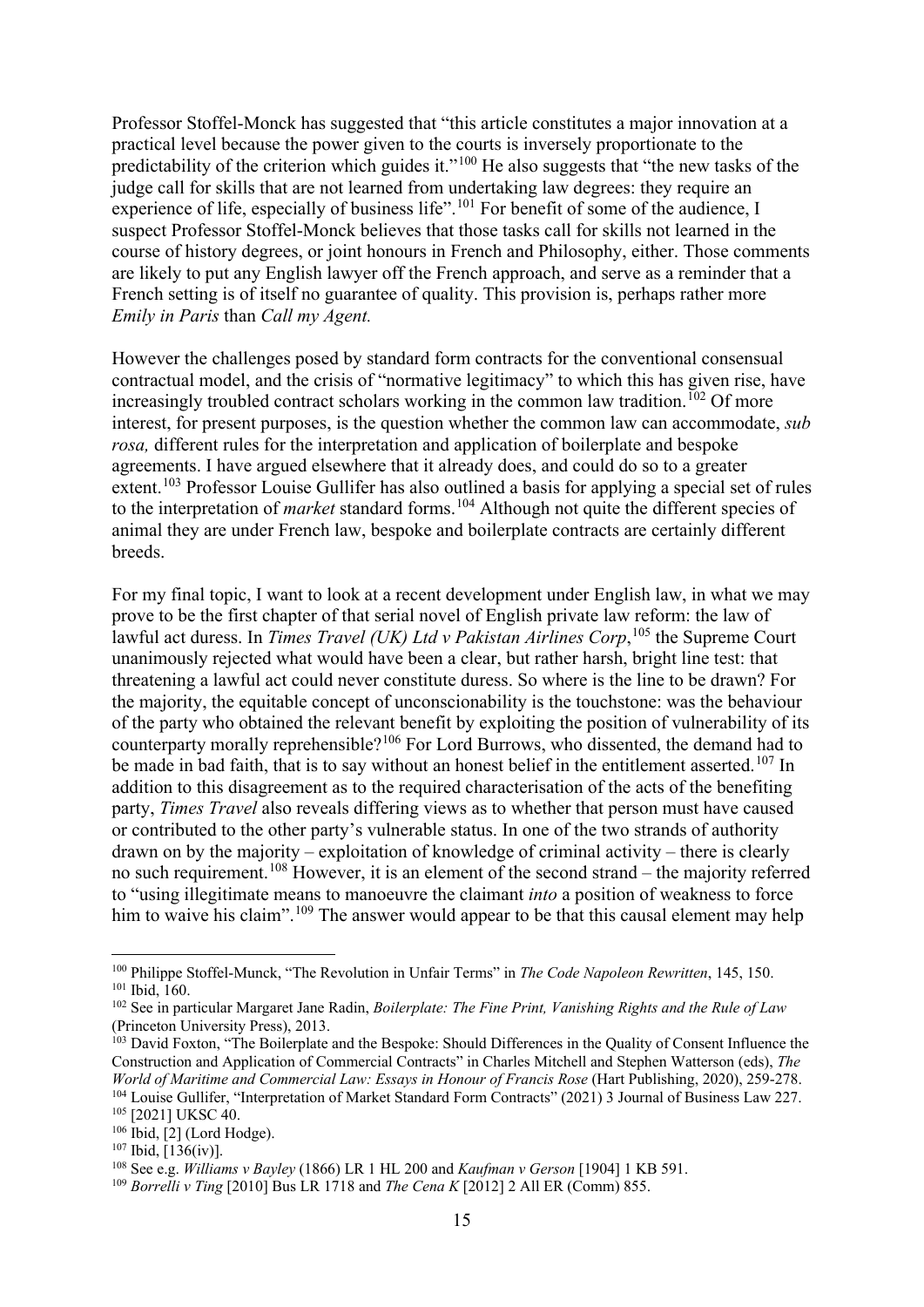establish unconscionability, but it is not a *sine qua non* of lawful act duress. Lord Burrows' alternative formulation expressly incorporates this causal requirement, <sup>110</sup> but other passages in his judgment suggest that lawful act duress can be established even in its absence.<sup>[111](#page-15-1)</sup>

What of the position under the Civil Code following the French reforms of 2016? Duress – *la violence* – is dealt with in that part of the Code Civil addressing defects in consent, together with mistake and fraud.<sup>112</sup> To a common lawyer's eyes, there are a number of striking features of the treatment adopted, of which I will briefly consider three.

First, the separation in English law between constraints on consent arising in the course of protected relationships (addressed by the law of undue influence), and those arising outside of such relationships, is absent. The 2016 reforms abolished a particular category of duress previously recognised in French law, *crainte révérencielle*. This form of duress applied when a young person entered into a contract for "fear of displeasing the senior members of [their] family".<sup>[113](#page-15-3)</sup> Its abolition does not surprise me. It has been my personal experience that, far from being an inhibition on freedom of action on the part of the young, the prospect of displeasing senior members of their family is often a great attraction of a possible course of conduct. Relational dependency is now addressed in a provision dealing with states of dependence more generally, in provisions which impose no requirement that the advantaged party should have caused or exacerbated that vulnerable state.<sup>[114](#page-15-4)</sup>

Second, there is no separate treatment of lawful and unlawful act duress, and indeed the focus of French law is not on the nature of the demand, as it is under English law, but on the position of the party who claims to have contracted to their detriment.<sup>115</sup> The only provision directly addressing lawful act duress is Article 1141, which deals with the strangely specific topic of threats of legal proceedings. These do not constitute duress unless "the legal process is deflected from its proper purpose" or "invoked or exercised in order to obtain a manifestly excessive advantage". That appears to combine the improper purpose requirement of the English torts of malicious prosecution and abuse of civil process,  $116$  with a requirement that the content of the resulting contract be manifestly unbalanced. It is perhaps unsurprising that a system of law which recognises a general tort of abuse of legal right should be less troubled than English lawyers have been by the idea that the threat of a lawful act can amount to duress.

However, that additional requirement of manifest disadvantage brings me to the third distinct feature of the French law of duress in contract. That appears not only in Article 1141, but also in Article 1143 dealing with the exploitation of states of dependency. However, it is not a requirement of Article 1140 which addresses those who contract in fear of one of the specified forms of "considerable harm". The idea that the degree of benefit extracted by the exploitation of a position of vulnerability should be relevant to the issue of whether the contract can stand is an interesting one, suggesting it is possible for one contracting party to

<span id="page-15-0"></span> $\frac{110}{111}$  (n 105), [136(v)].<br> $\frac{111}{111}$  Ibid, [122].

<span id="page-15-2"></span><span id="page-15-1"></span><sup>112</sup> Articles 1129-1144.

<span id="page-15-3"></span><sup>&</sup>lt;sup>113</sup> Previously Article 1114 of the Code Civil. See Professor Ciara Kennefick "Violence in the Reformed Napoleonic Code: the Surprising Survival of Third Parties". *The Code Napoleon Rewritten*, 109, 110.

<span id="page-15-4"></span><sup>&</sup>lt;sup>114</sup> Article 1143: "There is also duress where one contracting party exploits the other's state of dependency".

<span id="page-15-5"></span><sup>&</sup>lt;sup>115</sup> In addition to Article 1143, Article 1141 provides there is duress "where one party acts under the influence of a constraint which makes him fear that his person or wealth, or those of his near relatives, might be exposed to considerable harm".

<span id="page-15-6"></span><sup>116</sup> *Clerk & Lindsell on Torts* 23rd (Sweet & Maxwell, 2020) [15-57] and [15-69].